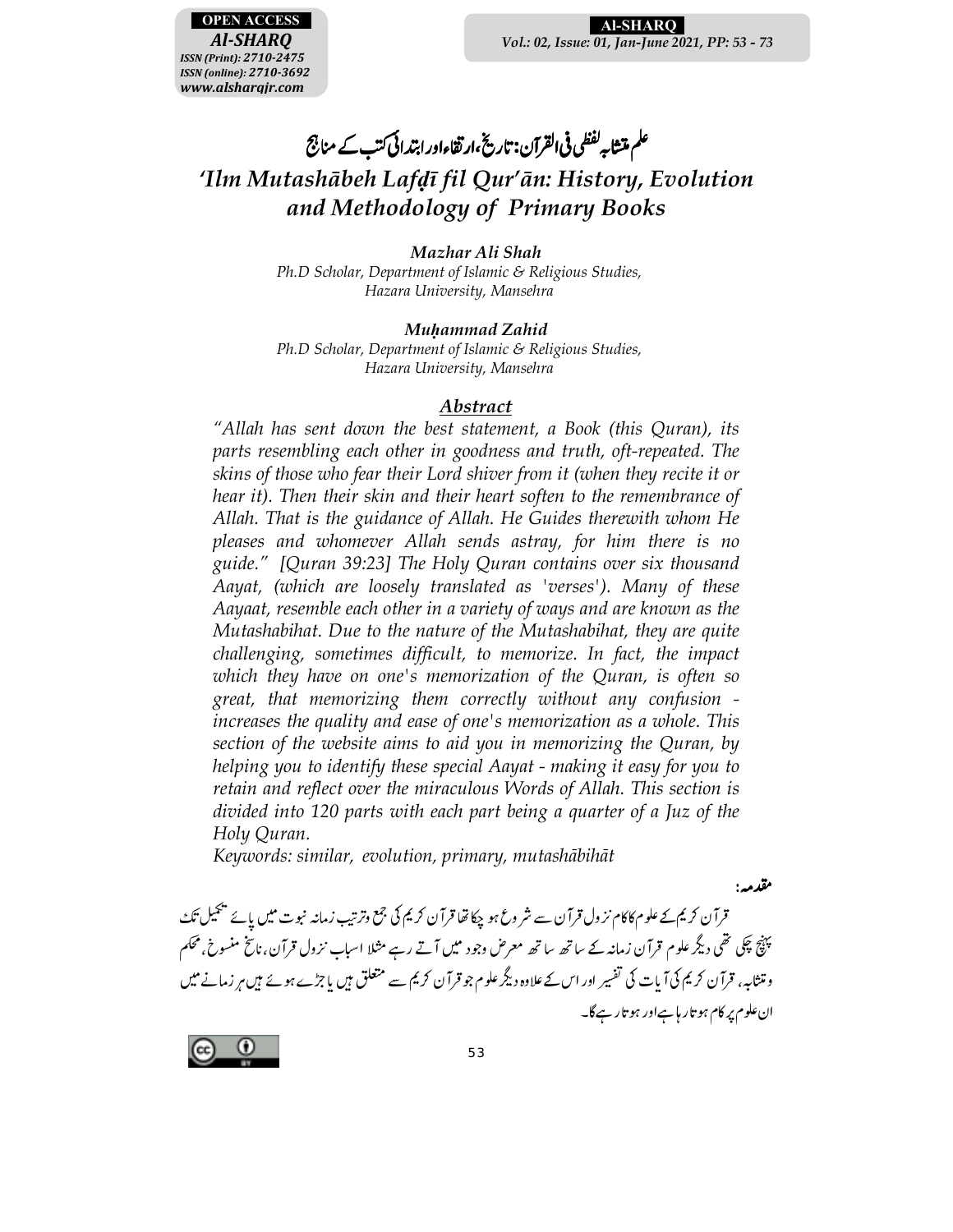علم متثابہ لفظی فی القرآن : تاریخ ارتقاء اور ابتدائی کتب کے مناجج

۔<br>انہی عمدہ علوم قرآن میں ای<sub>گ</sub> علم متثابہِ لفظی ہے جس کی ابتداءِ قرآن کریم کے آ ئمہ قرآءِ نے کی انہوں نے اپنے شا گردوں کے لئے قرآن کریم کے حفظ کے پیش نظر ایک جیسی اور باہم ملتی جلتی آیات کواکھٹا کیااور بعد میں آنے والے علمائے کرام اور حاملین قرآ ن کے لیے ایک نے علم کی راہ ہموار کی یہ وہ لوگۓ تھے جن کااٹھنا بیٹھنا ، چلنا پھر نا ، یہاں تک کہ پوری زند گی قرآن کریم کی خدمت کے لیے ہی وقف تھی ان حضرات نے قرآن کریم کی آیات، کلمات ,حروف کو گنا ،آ یتوں کے در میان فرق کو بیان <sup>ک</sup>یااور آبات متثابہات لفظا کا علم دریافت کیا، بیہ علم اسلوب قرآن سے متعلق ہے کہ جہاں بعض آبات میں <sup>ہی</sup>کرار پایا جاتا ہےاور بسااو قات ایک جیسے کلمات ہوتے ہیںاور کھیں یہ کلمات مختلف بھی ہوتے ہیںاورا سی طرح ایک جیسے حروف مختلف آیات میں موجود ہوتے ہیں۔ایک ہی آیت جوایک ہی موضوع سے متعلق ہوتی ہے بہت سارے مقامات پر بیان کی گئی ہوتی ہے لیکن اس میں نقذ یم وتاخیر ، تعریف و تنکیر،واحد جمع،ایکُ کلمه کا دوسرے کلمہ سے تبدیل ہو نا،پاایکُ حرف کا دوسرے حرف سے تبدیل ہو ناوغیر ہ کافرق پایا جاتا ہے۔ یہ اسلوب قرآن کریم کے منعجملہ معجزات کہ ایک عظیم معجزہ ہےاور اس میں اعلی درجہ کی بلاعت پائی جاتی ہے کیونکہ اس اسلوب میں بھی اللہ تعالیٰ کی طرف سے ایک خاص حکمت پوشید ہے اور یہ اسلوب بھی فوائد ور موز سے بھر پور ہے ایسامر گز نہیں کہ یہ محض تکرار ہے جس میں کوئی فائدہ نہیں جیسا کہ بعض کوتاہ نظر لو گوں کی کمز ور اور نا قص رائے ہے۔ تتثابه كفظي في القرآن كاتعارف:

علم متثابه القرآن کی تعریف :

## تعريف لغوي:

متثابہ اسم فاعل کا صیغہ ہے التشابہ باب تفاعل سے مشتق ہے،اہل لغت نے متثابہ کے درج ذیل لغوی معنی بیان کیے

- بیں۔ 1-المتشابہات من الامور،المشکلات،المتیاثلات،لیجنی تنثابہامور کامطلب ہے مشکل،ایک دوسرےکے مثابہ اور ایک جیسے امور <sup>1</sup>
	- 2۔ متثابہ میں ش،ب،ہ کا مادہ پایا جاتا ہے اور پہ ایک ایک اصل ہے جو ایک شے کی دوسر کی شے کے ساتھ رنگ اور وصف وغیر ہ میں ایک حبیباہونے پر دلالت کرتی ہے۔<sup>2</sup> 3۔ متنابہ کامعنی یہ ہےکے مخلف معانی میں سے کسی ایک معنی میں اشتر اک اور اشتیاہ یا یا جائے <sup>3</sup> 4۔ متثابہ بعنی مکتبس ہو نا،ایک چز دوسری چز کے ساتھ مکتبس بعنی خلط ملط ہو جائے۔<sup>4</sup>
		- تع بف اصطلاحي :

متثابہ کامطلب ہ<sub>ے</sub> ہےکے ای<sub>گ</sub> شے تلفظ میں تو دوسری شے کی مانند ہو <sup>لیک</sup>ن ان دونوں کی حقیقت اور معنی مختلف ہو جیسا کہ اللہ تعالی نے جنت کے پھلوں کی صفت بیان کرتے ہوئے فرمایا "وَأَتُوا بِهِ مُتَشَابِهَا" دیکھنے میں ایک جیسے اور ذائقے میں مخلّف ہوں گے بسااو قات مریوشیدہ اور دیتی چیز کو متثابہ کہاجاتا ہے جیسا کہ سور توں کے اوائل میں آنے والے حروف مقطعات کو متثابہ کہاجاتا ہے ۔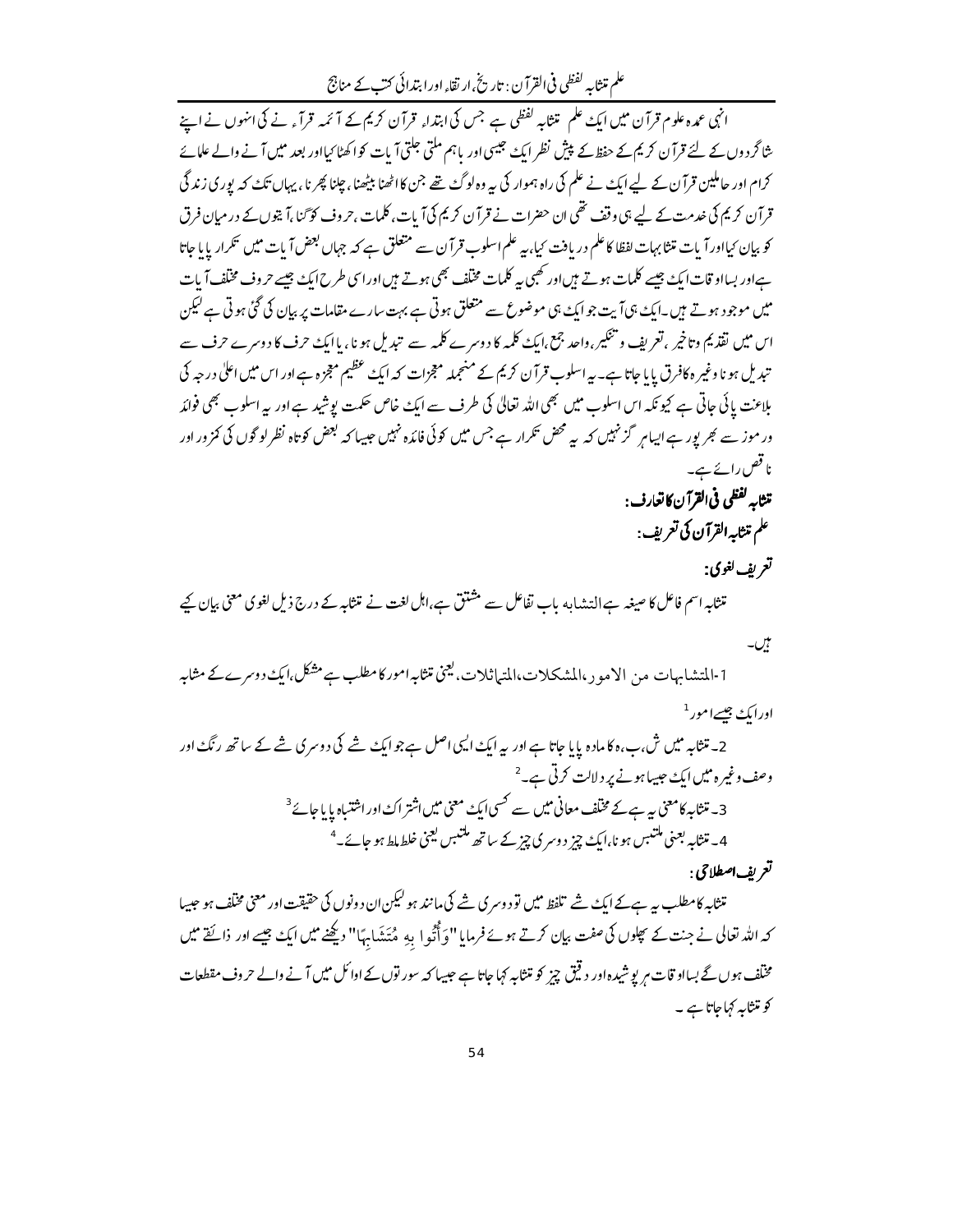الشرق، جنوري- جون۲۰۲۱، جلد : ۲.شاره :۱

علامہ زر <sup>تحشیؒ</sup> فرماتے ہیں کہ علم تنثابہ لفظی سے مراد "ایک قصہ کو مخلف صور توںاور حبداگانہ فواصل (آ یتوںکے آخر ی الفاظ جن پرآیت تمام ہوتی ہے) میں پیش کرنا۔<sup>5</sup>

علامہ سیوطیؒ فرماتے ہیں کہ علم متثابہ لفظی سے مراد "ایک قصہ کو مخلف شکلوں اور حداحدافواصل کی صورت میں اس طرح پیش کرنا کہ ایک ہی مقام میں کھی وہ مقدم ہواور کھیں مؤخر جیسے اللہ تعالیٰ کاارشاد ''وَادْ خُلُوا الْبَابَ مُهجَّدًا وَقُولُوا حطَّةٌ"<sup>6</sup>" اور سورةالاعرف ميں "وَقُو لُو ا حِطَّةٌ وَادْخُلُو ا الْبَابَ" <sup>7</sup>، اى طرح وہى قصد ايك حكِّه معرفه اور دوسرى حكِّه نکرہ لا یاجائے، پاایک جگہ ایک حرف کے ساتھ تو دوسری جگہ حروف تبدیل کرکے، پاایک جگہ ادغام اور دوسری جگہ بغیر ادغام کے بیان کیا جائے۔

سابقه تحققات كإجائزه:

یقینی طور پر اس علم کی ابتداء کاآ سان کام نہیں ہے اس لئے کہ اس علم کی ابتداء کے متعلق ہمارے پاس یقینی اور تھلعی شہاد تیں موجود نہیں،لیکن حسب امکان اس کی ابتدا<sub>ء</sub> کی تعیین درج زیل طور پر کی جاسکتی ہے۔ابتدا<sub>ء</sub> میں قرائے کرام نے قرآ ن کر کی کی متنا ہہ آ بات کے حفظ میں آ سانی کے لئے ان آ بات کو جمع کیااور نہیں سے اس علم کی غیر محسوس طور پر ابتداء ہوئی، پھر ر فتہ ر فتہ قرائے کام نے اپنے شا گردوں کے لئے حفظ میں آ سانی کی خاطر کتب تصنیف کیں، جیسالے قرائے سیعہ میں سے ایک قاري ابوالحس علی بن حمزہ الکسائی نے ایک ُکتاب متثابہ القرآن کے نام سے تصنیف کی،اور قراء نے بھی اسی قسم کی ُکتابیں تصنيف کيس ،ان میں سے بعض کتب میں متثابہ آیات کی تعداد کم اور زیادہ رکھی گئی،ہر مؤلف نے اپنے ذوق اور خیال کے مطابق آیات متشابهات اور حروف کو جمع <sub>کیا۔</sub>8

رفتہ رفتہ اس علم نے ارتقاء کی منازل طے کیں،سوال وجواب کی شکل میں مؤلفات سامنے آنے لگیں اور ترقی کرتے کرتے سور توں کی بنیادی ترتیب پر اس موضوع پر تصنیفات ہو ئیں، پھر علاء کی ایک جماعت ان تنثابہ آیات اور تنثابہ حروف کی توجیہات اسباب اور حکمتوں کے بیان پر مشتمل تالیفات کی طرف متوجہ ہوئے اور لیبیں سے بیہ علم ابتدائی مرحلے سے ایک اہم مر حله کی طرف منتقل ہوا،اور <sub>بی</sub>ہ مر حلہ تھا<sup>لفظی</sup> متثابہات کی توجیہ کامر حلہ ۔ <sup>9</sup> مئله تحقيق:

قرآن کریم کے اسالیپ کے تنوع اور اس سے حاصل شدہ حکمتوں کے بیان ،اعجاز قرآنی کا ثبوت، متثابہ آیات وحروف کے تکرارکے بے فائدہ اور زائد ہونےکے دعویٰ کرنے والے معتر ضین ، ملحد بن اور مستشر قین کادر کر نااس علم کی غرض وغایت ہے۔ منبو تحقيق.

قرآن کریم معنوی طور پر کامل صورت میں محفوظ اس میں کی زیادتی کاامکان تک<sup>ے نہ</sup>یں ہے جیسا کہ ارشاد باری تعالیٰ ہے"اُُحْکِمَتْ آیَاتُهُ ثُمَّ فُصَّلَتْ مِنْ لَدُنْ حَکِیم خَبِیرٍ"<sup>10</sup>یہ وہ *کت*اب ہے جس کی آیات کو دلا کل سے مضوط کیا گیا ہے پھران کو تفصیل سے بیان کیا گیا ہےایک ایسی ذات کی طرف سے جو حکمت کی مالک اور میں بات سے یاخبر ہے۔ یہاں پر اس علم کا مختصر تعارف ،اقسام اور ابتدائی کتب کے مناجج پر بحث کی گئی ہے۔ یہ علم حفاظ کرام کے لیے بہت ممداور معاون ثابت ہو تا ہےاور حفاظ متثابہ آیات کو پہجان کر پاآ سانی یاد رکھ سکتے ہیںاور متثابہات لفظی میں جوالتساس اور اشتیاہ پیش آ تا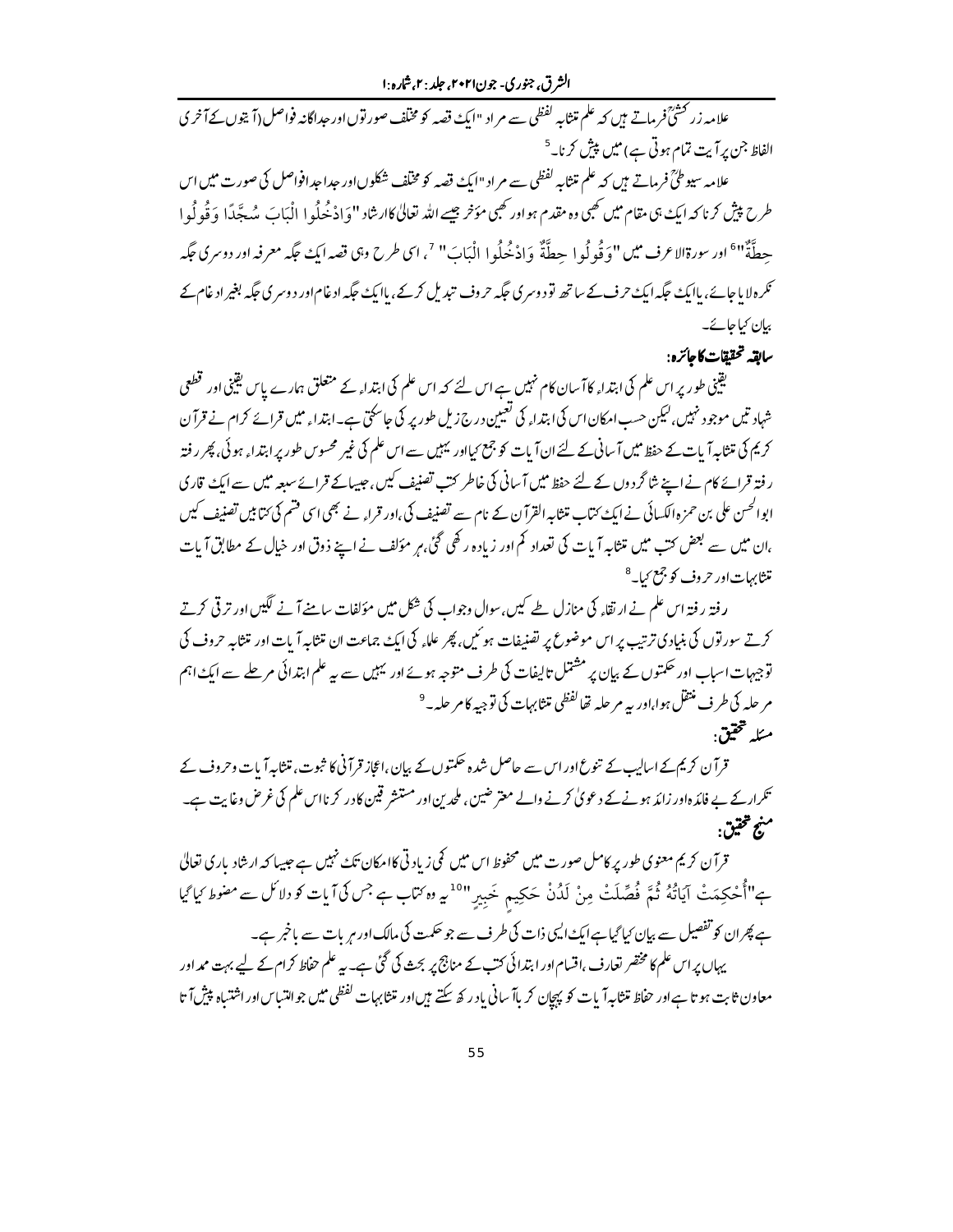علم متثابه لفظي في القرآن : تاريخ،ار نقاء اورا بتدائي كتب كے مناجج

ے<br>ہےاس سے بنچ سکتے ہیں۔<sup>11</sup> علم متثابه لفظي كاار نقاء :

قرآن کے متنابہ لفظی سے متعلقہ کتابیں جار قشم کی ہیں۔

1 ۔وہ کتب جن میں متنا ہہ لفظی کو جمع کیا گیا ہےاور ان کتب کا مقصد حفاظ قرآ ن کو حفظ میں آ سانی پیدا کر نا ہے تاکہ وہ ۔<br>تنثابہ آیات میں انتساس اور غلطی سے پچ سکیں،ان کتب کی تعداد بھی بہت زیادہ ہے ،اور یہی کتب اس علم میں سب سے پہلے تصنیف کی گئی ہیں،مثال کے طور پر متثابہ القرآن نامی کتاب جومے قاری القرا، ابوالحسن علی بن حمزہ الکسائی کی ہے جن کی وفات ۱۸۹ھ ہے،اسی طرح ایک ُکتاب متثابہ حرف القرآن کتاب قاری القراء حلف بن ہثام کی ہے جن کی وفات ۲۲۹ھ ہے۔

2۔وہ کتب جن میں صرف متشابہ لفظی کی توجیہات اور حکمتیں بیان کی گئی میں جو کہ یہاں ہمار امتصد ہیں ان کی مثالیں مذ کورہ جار کتےکے علاوہ بہت ساری کتابیں ہیں انہی میں علامہ سیوطیؒ کی کتاب قطف الازھار فی کشف الاسرار بھی ہے ، جہاں ان کت کا مقصد متثابھات لفظیہ کی حکمتیں بیان کرنا ہے وہاں ان لو گوں کو بھی جواب دینا ہے جو کے قرآن کریم میں تکرار ثابت كرنے كى كوشش كرتے ہيں۔

3۔ وہ کتب تفسیر جن میں تنتابہات گفطی کے ضمن میں ان کی توجیہ اور وضاحت کی گئی ہے مستقل حیثیت ان کت کی تفاسیر میں ہے۔اور یہ کتابیں ملحد بن اور طاعینیین کے در میں لکھی گئی ہیں مثلا علامہ طبر پٰ کی جامع البیان،اور ابن قتند ؓ کی تاویل مشكل القرآن وغير ه\_

4۔وہ کتب تفسیر جن میں ان متثابہات سے بحث کی گئی ہے جو کہ محکم کے مقابلے میں بولا جاتا ہےاور ان کتب میں تنثابہ گفظی سے بحث نہیں کی جاتی جیسا کے قاضی عبد الجار معتزلی کی تفسیر تنثابہ القرآن،اور محمہ بن عبد المؤمن کی ئتاب المتشابهات وغيره- <sup>12</sup>

- .<br>منتابه <sup>لفظی</sup> کی اقسام؛ علامہ زر تحشیٰ نے متنابہ لفظی کی درج ذیل اقسام بیان کی ہیں۔<sup>13</sup> الثوع الإول:
- 1 ۔ایک مقام پر آیت ایک ترتیب پر ہو اور دوسرے مقام پر اس کی ترتیب پالکل ایٹ کر دی جائے،مثلا سورۃ بقرۃ آیت ۵۸ میں ہے "وادخلو االباب سجدا وقولوا حطة"جب کہ سورة الاعراف آیت ۱۲۱ میں ہے"وقولوا حطة وإدخلو االباب"

2۔ایک مقام پر آیت میں زیاد تی ہو اور دوسرے مقام پر اس میں کی کرکے بیان کیا جائے،مثلا سورۃ بقرۃ آیت نمبر ۲ میں "وسواء علیہہ" جب کے سورۃیٰس آیت •ا میں "سو اء" ہے داو کی کمی کے ساتھ

3۔ایک مقام پر ایک کلمہ مقدم ہو اور دوسرے مقام پر اس کو مؤخر کر دیا جائے،مثلا سورۃ بقرۃ آیت ۱۲۹ میں ہے، "ويعلمهم الكتاب والحكمة ويزكيهم" جبكے سورةالناء ميں"يزكيهم ويعلمهم الكتاب والحكمة"جـ 4۔ایک مقام پرایکٹ کلمہ کو معرفہ بیان کیاجائےاور دوسرے مقام پر نکرہ بیان کیاجائے،مثلاسورۃ بقرۃآیت ۲۵۴ میں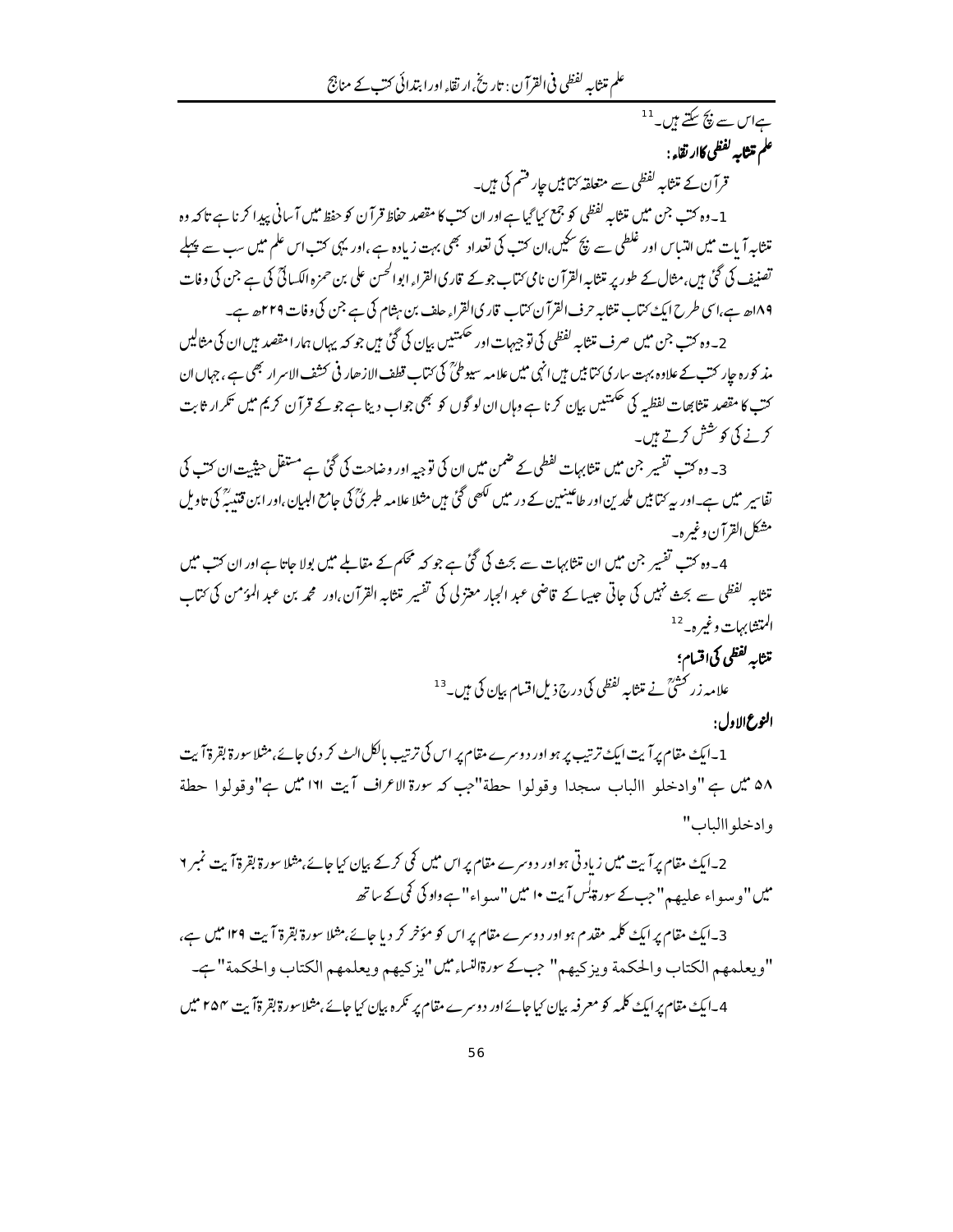الشرق، جنوري- جون۲۰۲۱، جلد : ۲.شاره :۱

"ويقتلو ن النبيين بغير الحق"اور سورةآل عمران آيت II۲ ميس "بغير حق"

5۔ایک مقام پر ایک کلمہ کو جمع کے صیغہ میں بیان کیا جائے اور دوسرے مقام پر مفر د ،مثلا سورۃ بقرۃ آیت ۸۰ میں "لن تمسنا الناد إلا أياما معدو دة"اور سورةال عمران آيت ٢۴ ميل "اياما معدو دات" جمع كے ساتھ بيان كياہے۔ النوع الثَاني:

ایسے الفاظ جو قرآن کریم میں دو با راستعال ہوئے ہیں، مثلا "لعلکہ تتفکرون" سورة البقرة میں دو مرتبہ آیا ہےآیت ۲۱۹ اور آیت ۲۶۶ میں،اسی طرح "ولکن أکثر هم لا یشکرون"دومر تبہ آیاہے،سورةیونسآیت ۲۰ اور نمل آیت ٣٢ میں،اسی طرح "من عباده ویقد<sub>د</sub> له" قرآن میں دو بارآیا ہے پہلی مرتبہ سورةالعنګبوت آیت ٢٢ اور دوسری مر تبه سورة السباءآيت ٣٩ ميل ہے۔اس طرح اور بہت سي آيات ہيں جو قرآن كريم ميں دود و مر تبہ آ ئي ہيں۔ النوع الثالث :

ايي؟ بات جو قرآن كريم ميں تين تين مر تبه استعال ہوئي ہيں،مثلا"أ ولم يہ بين و ا في الأرض" سورةالرومآيت ٩, فاطرآيت ٣٣ اورسورةالمؤمن آيت ٢١ مين ہے،اسي طرح"وما يذبحه إلا أولو الألباب"سورةالبقرةآيت٢٦٩.آل عمران آیت <sup>ے</sup> اور سورۃابراہیم آیت ۵۲ میں آیا ہے۔ النوع الرابع:

اليي آيات جوقرآن كريم ميں عار عار مرتبہ بيان بوئي ميں. مثلا "من في السموات ومن في الأرض" لفظ من کے تکرار کے ساتھ سورۃ یونس آیت ۲۲، الج7یت ۱۸، الزمرآیت ۲۸، اورالنمل آیت ۸۶ میں آیا ہے۔اسی طرح "ملك السعهوات والاد ض و ما مدنهها" سورةالملكرة ميں دو م تبه آيت ١٨ امك م تبه سورة ص آيت ١٠ اورامك م تبه سورة الزخرف آيت ۵۷ميں آباہے۔

النوع الخامس:

اليي آيات جو قرآن کريم ميں پانچ بار نازل ہوئي ہيں،مثلا "حڪيہ عليہ" تين مر تبہ سورةالانعام آيت ١٢٨،٨٣، ۲۹، چوتھی مر تبہ سورةالحجراً پت ۲۵ اور یانچویں مر تبہ سورةالنمل آیت ۲ میں آیا ہے۔اسی طرح "مغفرۃ و د ذق کریہ" دو مر تبه سورةالانفال آيت ۴، ۴ ـ، ايك مر تبه سورةالجُ آيت ۵۰، ايك مر تبه سورةالنور آيت ٢٦ اورايك مر تبه سورة السباء آیت ۴میں آیا ہے۔

# اس طرح کی تقریبا بیں انواع بیان کی گئی ہیں۔ قرآن کے متثابہ لفظی سے متعلق ابتدائی کت اربعہ کا مختصر تعارف

1-درة التنزيل وغرة التاويل للخطيب الاسكافي المتوفى 420هـ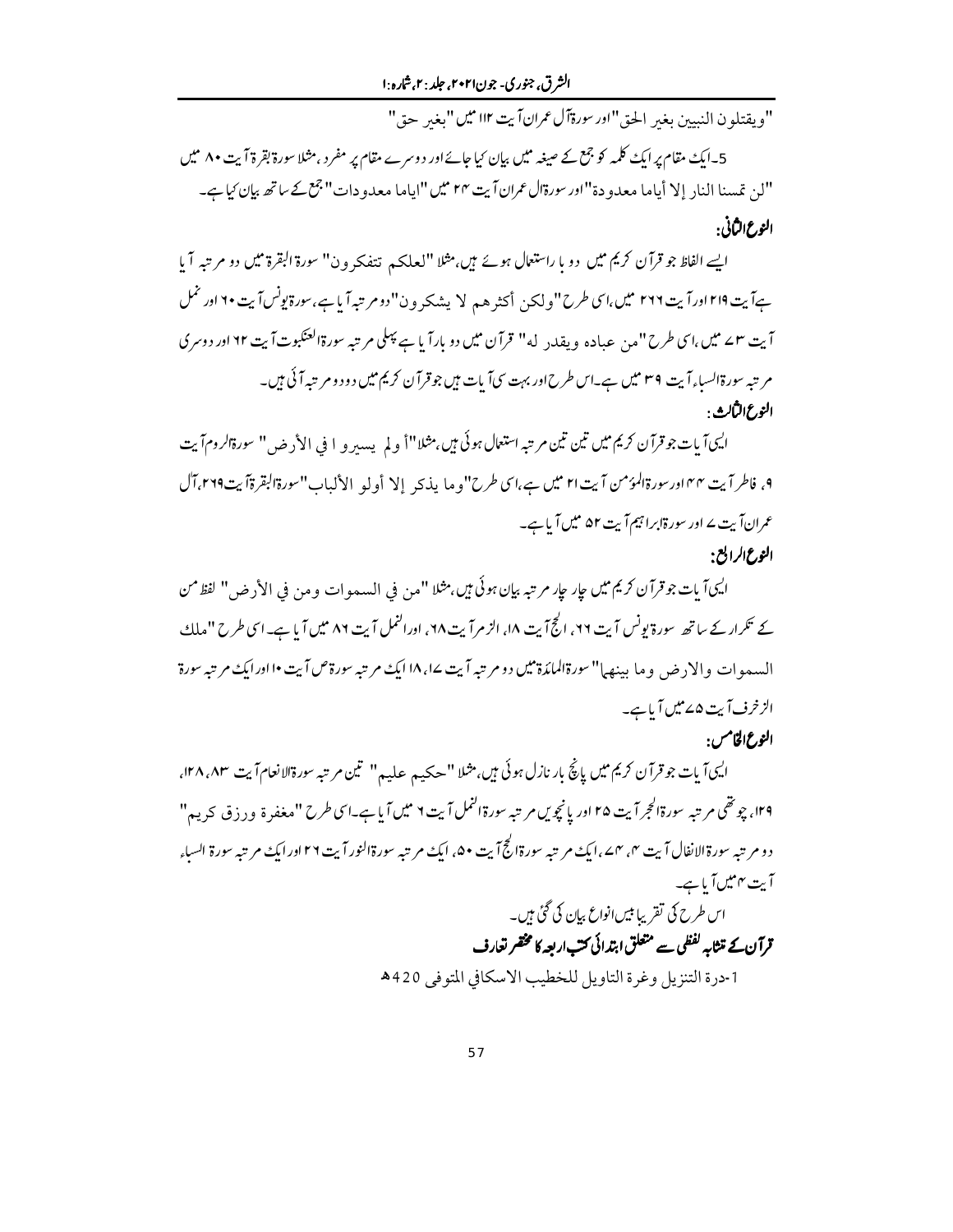حالات مصنف<sup>يق</sup>.

آپ کا نام محمد بن عبداللہ ، کنیت ابو عبداللہ اور لقب خطیب ہے، آپ اصفہان کے رہنے والے ہیں،اصفہان کے ایک تصے رے میں آپ منصب خطابت پر مامور تھے جس کی وجہ سے آپ کو خطیب کہاجاتا ہے، چو نکہ آپ چڑے کاکار و بار کرتے تھے اس کی وجہ سے آپ کو اسکافی کہا جاتا ہے،آپ صاحب ابن عباد کے زمانے کے ہیں جس کا تذ کرہ یا قوت حموی نے اپنی کتاب میں <sub>کیا ہ</sub>ے،لیکن آپ کی پیدائش،وفات،آپ کے اساتذہ ،اسفار علم،وغیر ہ کے بارے میں کوئی تفصیل نہیں ملتی اور یہی کہا جاسکتا ہے کے آپ گوشہ نشینی اور تنہائی کو ترجیح دیتے تھے،اور اپناسارا وقت تصنیف وتالیف میں گزارتے تھے،اس بات کااندازہ آپ کی تصانف سے لگا ما جاسکتا ہے۔<sup>14</sup>

آپ كى اہم تصانيف ميں نفذ الشعر ، درة التنزيل وغرة التأويل) ) في الآيات المتشابهة ، لطف التدبير في سياسات الملوك، <sup>س</sup>مّاب المجالس، شرح الحماسة، جامع النّفسير، معاني القرآن اور مخضر <sub>ك</sub>تاب العين <sup>15</sup>شامل <sup>ب</sup>ين۔ آپ رحمة الله عليه كي وفات سنه 420ھ يا 42ھ ميں ہو ئي۔ منهج المصنف:

درةالتنزیل میں علامہ اسکانیؓ نے جو طریقہ کارا پنایا ہےاس کی وضاحت حسب ذیل ہے۔ <sup>16</sup>

#### 1-جدت:

خطیب اسکاٹیؒ کی کتاب کو یہ اعزاز حاصل ہے کہ یہ کتاب اس فن میں سب سے پہلی لکھی جانے والی کتاب ہےآ پ کے بعدآ نے والے تمام مصنفین نے آپ ہی کی کتاب کواپنے سامنے رکھ کرا بنی کتب تصنیف کی ہیں اور اس بات کاذ کر آپ نے ابنی کتاب کے مقدمہ میں کیاہےاس کتاب کا مطالعہ کرنے کے بعد یہ بات واضح ہوتی ہے کہ اس کتاب کواصول تفسیر کے مطابق رکھا گیا ہے۔

2-ترتيب:

مصنف ؒ نے اس کتاب کو قرآنی ترتیب جو کے سور توں کے در میان موجود ہے اسی اعتبار سے رکھا ہے کہ پہلے سورۃ بقرۃ پھر سورةالنساء اوراسی طرح آخر تک سور توں کی ترتیب کو بر قرار رکھتے ہوئے متثابہآ بات کو بیان کرکے ان کی تو جیہ بیان کی ہے۔ 3 - تعداد :

مصنفؒ نے تقریباً ٢٧٢ مات کو بیان کیا ہے جن میں تشایبہ لفظی پایا جاتا ہےاور جوآ یات ان کے ساتھ متشایبہ بیں ان کو اس تعداد میں شار نہیں کیا۔اس اعتبار سے کل آیات متثابہ کی تعداد جو اس کتاب میں بیان ہو ئی ہیں ان کی تعداد ۳۵۲ تک پہنچی ہے۔

### 4-استدراك:

مصنفؒ نے دوران تصنیف جہاں سور توں کی ترتیب کو مد نظر رکھا ہے وہاں اگر کو ئی آیت جو مصنفؒ نے پہلے بیان نہیں کی اور بعد میں آپ کو یاد آیا ہے کہ بہ آیت ما قبل سورت کی آیت سے متثابہ پامکتی جلتی ہے تو اس کی بھی آپ نے وضاحت کر وي ہے مثال کے طور پر سورۃالنساء کی آیت ١٣ "ومن يطع الله ورسوله يدخله جنات تجري من تحتها الأنهار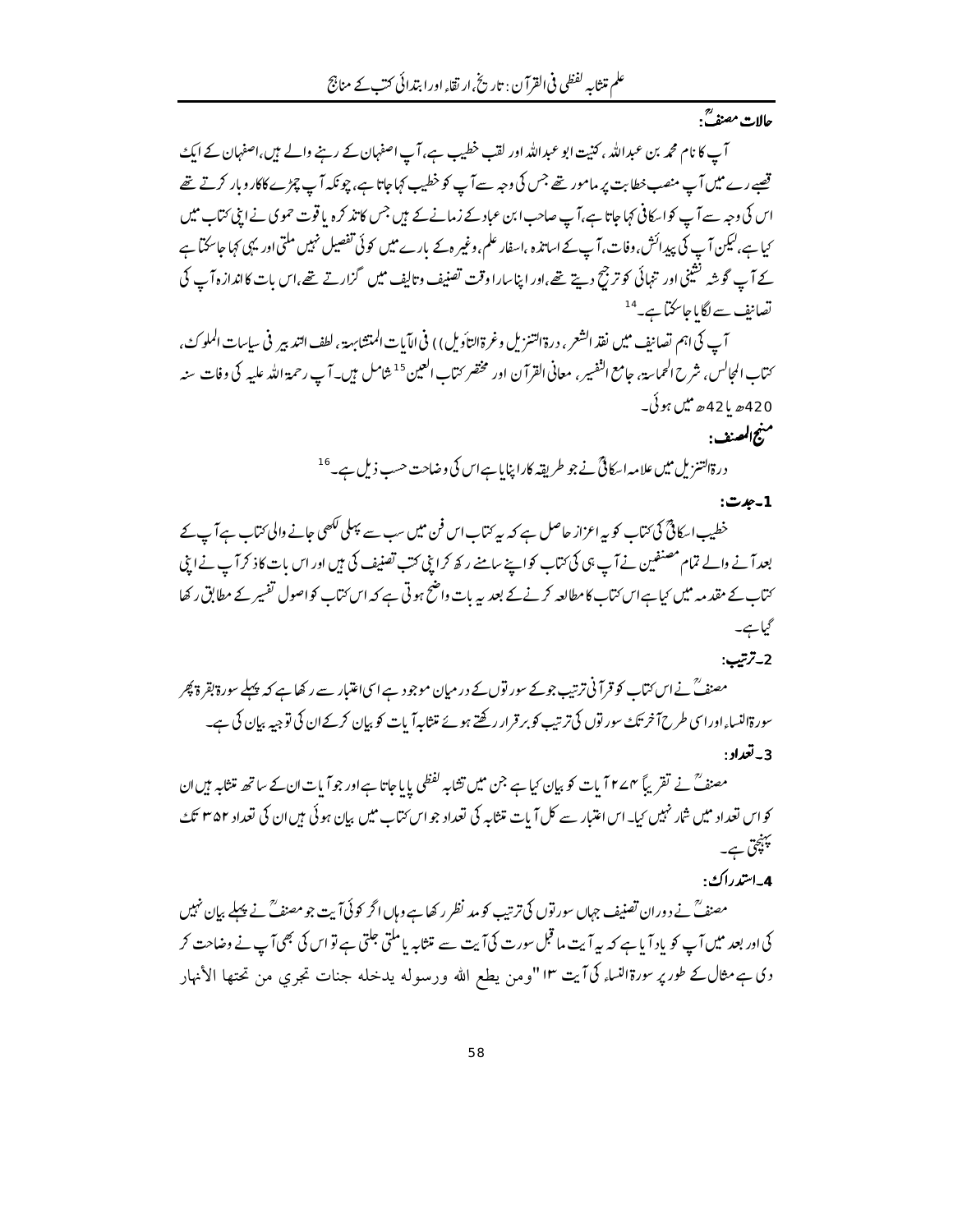خالدین فیها وذلك الفوز العظیم" بیآیت مصنفؒ نے سورۃالملدَۃ کیآیت9اکے تحت بیان کی ہے جوکے بیہ "قال الله هذا يوم ينفع الصادقين صدقهم لهم جنات تجري من تحتها الأنهار خالدين فيها أبدا رضي الله عنهم ورضوا عنه ذلك الفوز العظيم" اسآيت كوبيان كرنےكے بعد مصنفؒ نے خود بی اس بات كی وضاحت كر دی كہ اس آیت کامقام تو مقدم تھا کہ سورۃالنساء کے ذیل میں اس کی وضاحت کی جاتی لیکن وہاں مجھے یاد نہیں رہااس لیے یہاں اس کو بیان کیا

# 5-آيات کې دضاحت:

خطیب ؒ نےآ بات متثابہ لفظی کو پیش کرنے کاجو طریقہ اپنایا ہے وہ یہ ہے کہ سب سے پہلے متثابہ آیت کو بیان کیاہے پھر اس آیت کے مما ثل دوسر کیآ بات کو بیان کیا ہے عام ہے کہ وہ اس سورۃ میں ہوں یا دوسر کی سور توں میں ہوں، پھر اس کے بعد ان کی توجیہ بیان کی ہےاور یہ توجیہ سوال وجواب کی شکل میں ہے کہ پہلے سوال بیان کیا ہےاور پھر اس کاجواب پیش کیا ہےاور جو شبہ پیدا ہو سکتا ہے اس پر رد کیا ہےاور خطیب اسکافیؒ کا ہہ ایک ایپاانو کھامنہج اور اسلوب تھاجو بعد کے مصنفین نے بھی اختیار کیا ہے جنہوں نے اس علم میں <sub>کتا</sub>بیں لکھیں مثلا سورۃالنسا<sub>ء</sub> کی آیت ۱۴۹، "إن تبدوا خیرا أو تخفوه أو تعفوا عن سوء فإن الله كان عفوا قدير ا"بحجب كه سورةالاتزاب كيآيت ٣٥ "إن تبدو شيئا أو تخفوه فإن الله كان بكل شيء علییا"ہے۔ان آیات کو بپان کرنے کے بعد مصنفؒ نے بیہ سوال پیش کیا کہ کوئی آ دمی بیہ سوال کر سکتاہے کہ پہلی آیت کو لفظ " خدر ا" لگا کر خاص کیاجب کہ دوسر کیآ بت میں لفظ "شہباء" لگا کر عموم کو پیدا کیااس کی کیاضرورت پیش آ ئی؟ مصنف ؒ نے خود ہی اس کاجواب دیا کہ پہلیآ یت میں لفظ '' خبر ا'' کے ساتھ تخصیص اس لیے کی گئی کہ اس کے مقابلے میں لفظ '' سہو ء'' ہے لِيمَناسِ يَجْلَىآيت "لا يجب الله الجهر بالسوء من القول إلا من ظلم" [النساء: 148] ميں لفظ"سوء" آيا ہے توآ پت کا مفہوم ہہ ہوا کہ اللہ تعالیٰ مظلوم کے علاوہ بر کی بات کے اظہار کو پسند نہیں فرماتے کیخی مظلوم اپنے ظلم کااظہار کرتا ہے یا کسی سے مدد طلب کرتا ہے باظالم کے لیے برےالفاظ استعال کرتا ہے تواس کے لیے جائز ہے اسی وجہ سے آیت میں لفظ '' <sub>ختی</sub>ر '' لگا کر تخصیص پیدا کی ۔جب کہ دوسر کیآ بت میں عموم رکھا کیونکہ اس آیت میں اس بات کی طرف اشارہ ہے کہ ا<sup>ل</sup>یک باتيں دِل ميں چھيا كر ركھنا مناسب نہيں اور اس بات پر بعد كى آيت "والله يعلم ما في قلوبكم" [الأحزاب: 51] واضح دلالت کر رہی ہے۔

## 6۔دلیل اور شواہد :

مصنف<sup>7</sup>اً بات متثابہات لفظیہ کی توجیہ عام طور پر قرآن،احادیث وآثار اور عرنی اشعار سے پیش کرتے ہیں،قرآن کریم سے مصنف ؒ نے بہت زیادہ تعداد میں استسثیادات پیش کیے ہیں چند مثالیں حسب ذیل ہیں۔ سورةالنساه كي آيت ١٣٥هب: "يا أيها الذين آمنوا كونوا قوامين بالقسط شهداء لله" اور سورةالملدّة كي

آيت بح "يا أيها الذين أمنوا كونوا قوامين لله شهداء بالقسط" [المائدة: 8] <sup>ي</sup>ُعلىآيت ميں لفظ "قسط "كو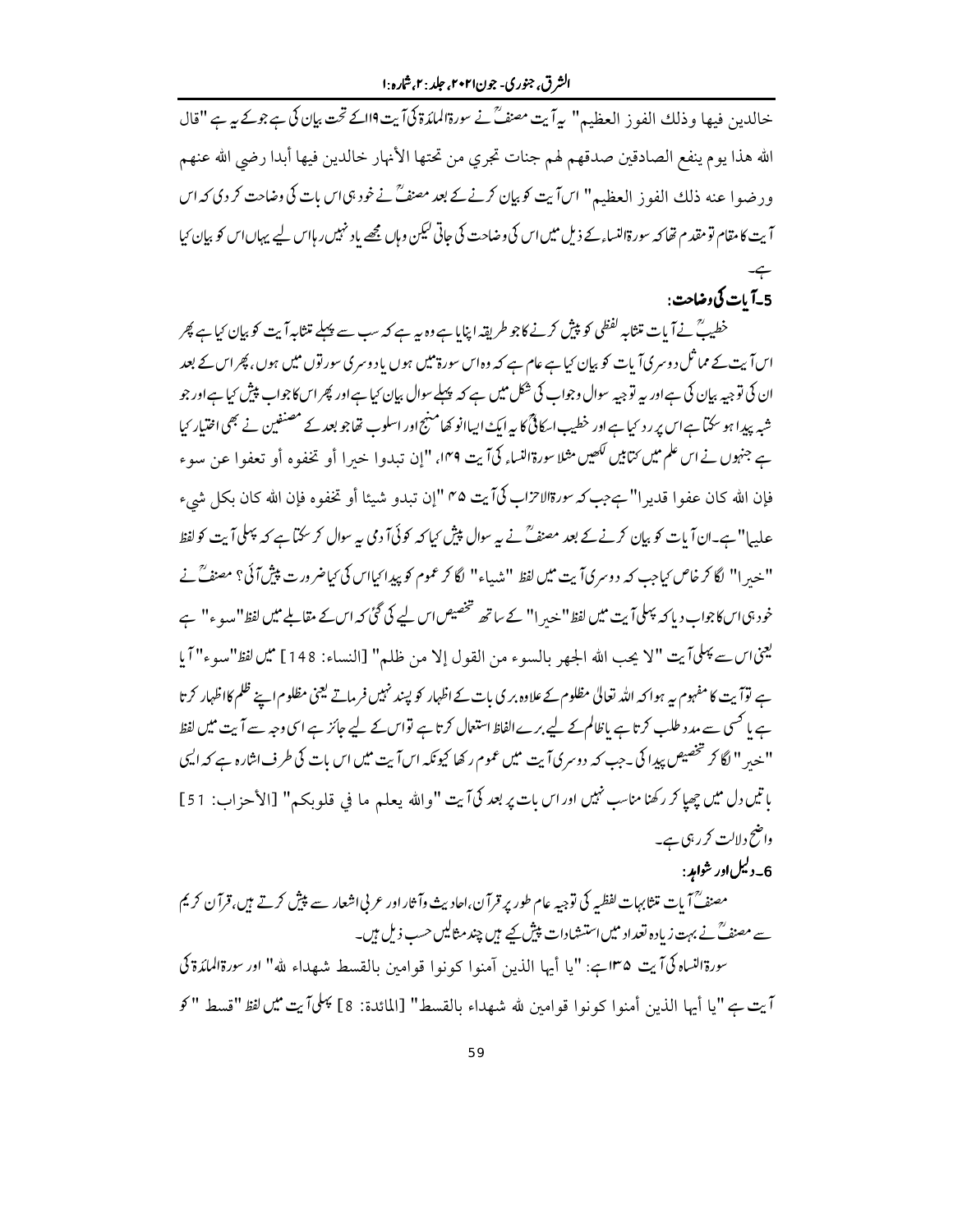علم متثابہ لفظی فی القرآن : تاریخی ارتقاء اور ابتدائی کتب کے مناجج

"شهداء" پر مقدم كياگياجب كه د وسر كيآيت ميں لفظ "شهداء" كولفظ "قسط" پر مقدم كياگيا،اس نقذ يم د تاخير كي وضاحت کرتے ہوئے مصنفؒ نے بیان فرمایا کہ سورۃالمائدہ کیآ بت سے معلوم ہو تاہے کہ اس میں حکمرانوں اور قاضیوں کو حکم دیا گیاہے کے وہ اللہ کی رضاکے لیے عدل وانصاف کو قائم کریں نہ کے کسی د نیاوی فائدے کے لیے،تواس صورت میں لفظ "قسط" "قوامين"ت متعلقٌّ بوكا "كونوا قوامين لأجل طاعة الله بالعدل والحكم به في حال كونكم شهداء"عمارت ہو گی، تم اللہ تعالیٰ کی فرمانبر داری کرتے ہوئے عدل وانصاف پر قائم رہو اس لیے کہ تم ان پر گواہ ہو، گو یا کہ تم الله اور مخلوق کے در میان واسطہ ہو یا نبی لٹائلاتیکی اور امت کے در میان تعلق کو جوڑنے والے ہو اور اس بات پر مصنف ؒ نے سورة البقرة کی آیت "وكذلك جعلناكم أمة وسطا لتكونوا شهداء على الناس ويكون الرسول عليكم شهيدا" [البقرة: 136 ] سے دلیل بیان کی۔

احادیث وآثار سے مصنفؒ نے بہت کم استدلال پیش کیاہے اس کی وجہ یہ ہے کہ احادیث میں تشایہ لفظی نہیں یا یا جاتا جب کہ قرآن کریم کا موضوع ہی اسرار وحکم کی معرفت ہے کہ ایک ہی واقعہ اور موضوع کو تکرار کے ساتھ لقلہ یم وتاخیر وغیر ہ کے ساتھ بيان كرناہاس كى مثال ہے ہے كہ "تلك حدود الله فلا تقربوها" [البقرۃ: 187] سورة بقرہ كى آيت ہےاسى طرح سورة بقرة بي كي دوسر كيآيت "تلك حدود الله فلا تعتدوها" [البقرة: 229] ببلي] يت ميں "تقربوها" كِما جب کہ دوسر کیآ بت میں "تعتدو ها" کہااس کی کیاوجہ ہے؟تو مصنفؒ نےاس کاجواب ہہ دیا کہ پہلیآ یت میں بہت زیادہ خوف دلانا مقصود تھا جيهائےآ دم عليه السلام كے واقعہ ميں ہے "و لا تقربا هذه الشعجرة [البقرة: 35]ميں كہاحالانكہ ممانعت تو مچل کھانے کی تھی نہ کہ درخت کے قریب جانے سے روکنا تھا جیسا کہ آپ لٹا پاتی ایک مدیث ہے "والمعاص<sub>ف</sub> حم<sub>ع</sub> الله من یر تع حول الحیہ یو شك أن یواقعه" یہی حال ہراس كام میں ملحوظ ركھاجاتا ہے جس میں زیادہ خطرہ ہواور ممانعت كے لیے بھی یہی طریقہ اپنایا جاتا ہے۔تاہم مصنفؒ ایکَ تواحادیث سے بہت کم استدلال کیا ہےاور جو حدیث بیان کی ہےاس کی سند *بھی* بیان نہیں فر مائی اور نہ ہی حدیث کا درجہ بیان کیا ہے۔

آثار سے بھی مصنفؒ نے بہت کم استفادہ کیا اور آثار بیان کرتے ہوئے بھی مصنفؒ نےسند کو بیان نہیں کیامثلا سورۃ الملدِّه كيآيت "يحرفون الكلم عن مواضعه [المائدة: 13] بججب كه سورةالملدِّه بي كيآيت "يحرفون الكلم من بعد مو اضعه [المائدة: 41] ان دوآ بات کی توجیه کرتے ہوئے مصنفؒ نے بیان کیا کہ "اکثر مفسر بن نےاس سے بہ مرادلیا ہے کہ کہ ایک جماعت نے آپ لٹا ایڈ ایک مصد میں ایک وفد ، شاد کی شدہ زانی کی سز اکا حکم جاننے کے لیے بھیجااور ان سے کہا کہ آپ ﷺ اگر کوڑے مارنے کا حکم دیں تواسے قبول کر لینااور رجم یا سنگ بار کی کا حکم دیں تواسے قبول نہ کرنا۔ یہ اکثر مفسرين کی رائے ہےجب کہ حضرت قمادہؓ کہتے ہیں کہ وہ وفد قاتل کی سزا جاننے سے متعلق تھا کہ اگر آپ لٹائلیّاتی دیت کا کہیں تومان لینااور ا گر قصاص کاارشاد فر مائیں تو ماننے سے انکار کرلینا۔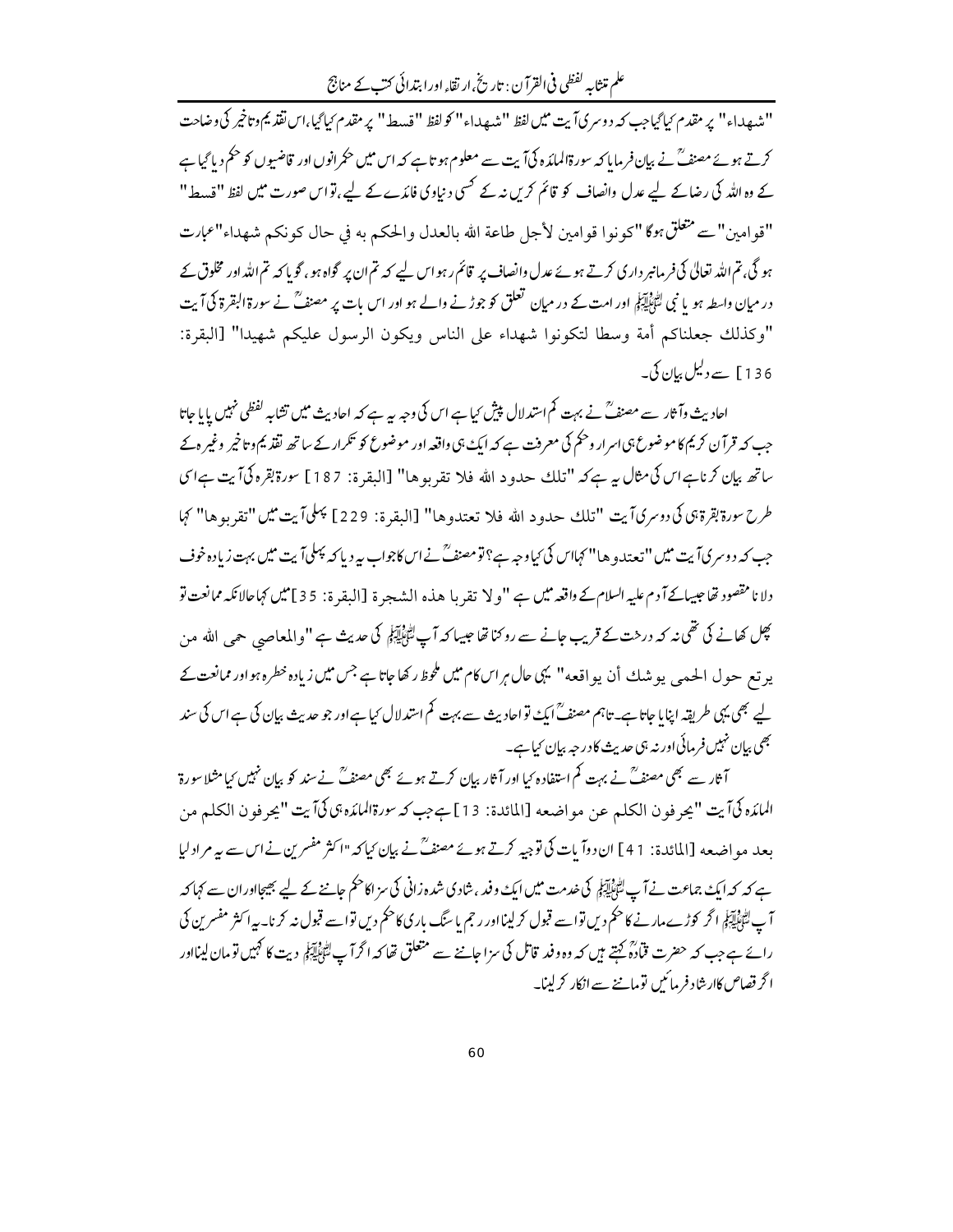اشعار عربي:

بعض او قات مصنفےؒ آیات کی توجیہ اور وضاحت میں عربی کے اشعار بھی بیان کرتے ہ<sub>یں</sub> کیوں کہ شعر دیوان عرب به، مثلا مصنفٌ سورةالملدِّه كيّ آيت ٩ "وعد الله الذين آمنوا وعملوا الصالحات لهم مغفرة وأجر عظيم" اور اسآ يت كے مثابہ سورةالفحِّكيآ يت ٢٩ "وعد الله الذين آمنوا وعملوا الصالحات منهم مغفرة وأجرا عظيماً" کی توجیہ بیان کرتے ہوئے کہا کہ کیاوجہ ہے کہ پہلی آیت میں لفظ "أجر عظیہہ" مر فوع بیان کیاجب کہ دوسر کیآیت میں اس لفظ کو منصوب ذ کر <sup>ر</sup>یا گیا؟اس کا جواب دیتے ہوئے مصنف ؒ نے کہا کہ پہلی آیت میں لفظ ''ہلمہ'' اور دوسر کی آیت میں لفظ ''منھیہ'' لانے میں فائدہ ہےاور وہ بیہ ہے کہ پہلیآ بت میں مؤمنین کے ساتھ وہ وعدہ <sup>ی</sup>باجوان کے لئے ثابت شدہ ہے اسی وجہ سے مفعول کو چھوڑ کراںیا جملہ بیان کیاجو کہ مفعول کے معنی کو متضمن ہےاور یہ جملہ تر کیب میں مبتدا, خبر واقع ہو رہاہے جو کہ محلا منصوب ہے گو پاکہ اللہ تعالیٰ نے فرمایا "وعد الله الذین آمنو ا مغفر ۃ" اس کی مثال شاعر کا بیر قول ہے۔

> وجنات وعينا سلسبيلا"<sup>17</sup> "وجدنا الصالحين لهم جزاء

گوياكه ا<sub>ك</sub> شعر ميں ش*اعر نے بہ کہاكہ* "وجدنا للصالحين جزاء جنات وعينا". "لهم" ميں جولام ہے *ب*ردر حقیقت "الصالحین" کی ضمیر پر داخل ہےاور ضمیر پر داخل ہو ناایباہی ہے جیسے اسم پر داخل ہو،اور اس کا عطف جملہ کی حکمہ پر ہے جو کہ "لھہر جزاء"منصوب ہےاور موضع جملہ موضع نصب ہوا کرتا ہے۔

8۔اسباب نزول:

مصنف<sup>7</sup> اکثر او قات اسیاب نز ول آیات کو بیان نہیں کرتے لیکن جہاں پر سب نز ول بیان کر نالاز می ہو تا ہے وہاں پر اس کو بیان بھی کرتے ہیں اور بیان کرتے وقت لفظ "دوی" یا "قیل" سے بیان کرتے ہیں تاکہ اس کا ذمہ انہی لو گوں پر ہو جنہوں نےاپنی تفاسیر میں اسے بیان کیا ہو۔

9-كلمات غربيه كي توجيه :

مصنفؒ نے اپنی کتاب درۃالتنزیل میں الفاظ غریبہ کی ہر جگہ وضاحت بیان کی ہے جس کے مطالعہ سے معلوم ہو تا ہے کہ مصنفؒ لغت میں بھی مہارت رکھتے تھے مثلا لفظ "علی حکیم" میں لفظ "علی" کی تشر تکح کرتے ہوئے کہتے ہیں: "العلي"بهعني القادر على الشيئ - القاهر له" -ا*ور*ا*ن پر دليل شاعر كے ان شعر سے بيان* كي۔ "اعمد لما تعلو فيا لك بالذي \_\_\_\_\_ لا تستطيع من الأمور يدان" اس شعر میں شاعر نے تعلو کے مقابل لا تستطیع لا کرا<sup>س</sup> طرف اشارہ کر دیا کہ العل<sub>عی</sub> وہی ہو سکتاہے جو کسی چیز پر مکل طور پر قدرت رکھتا ہواوراس پر غالب بھی ہو<sup>\_18</sup>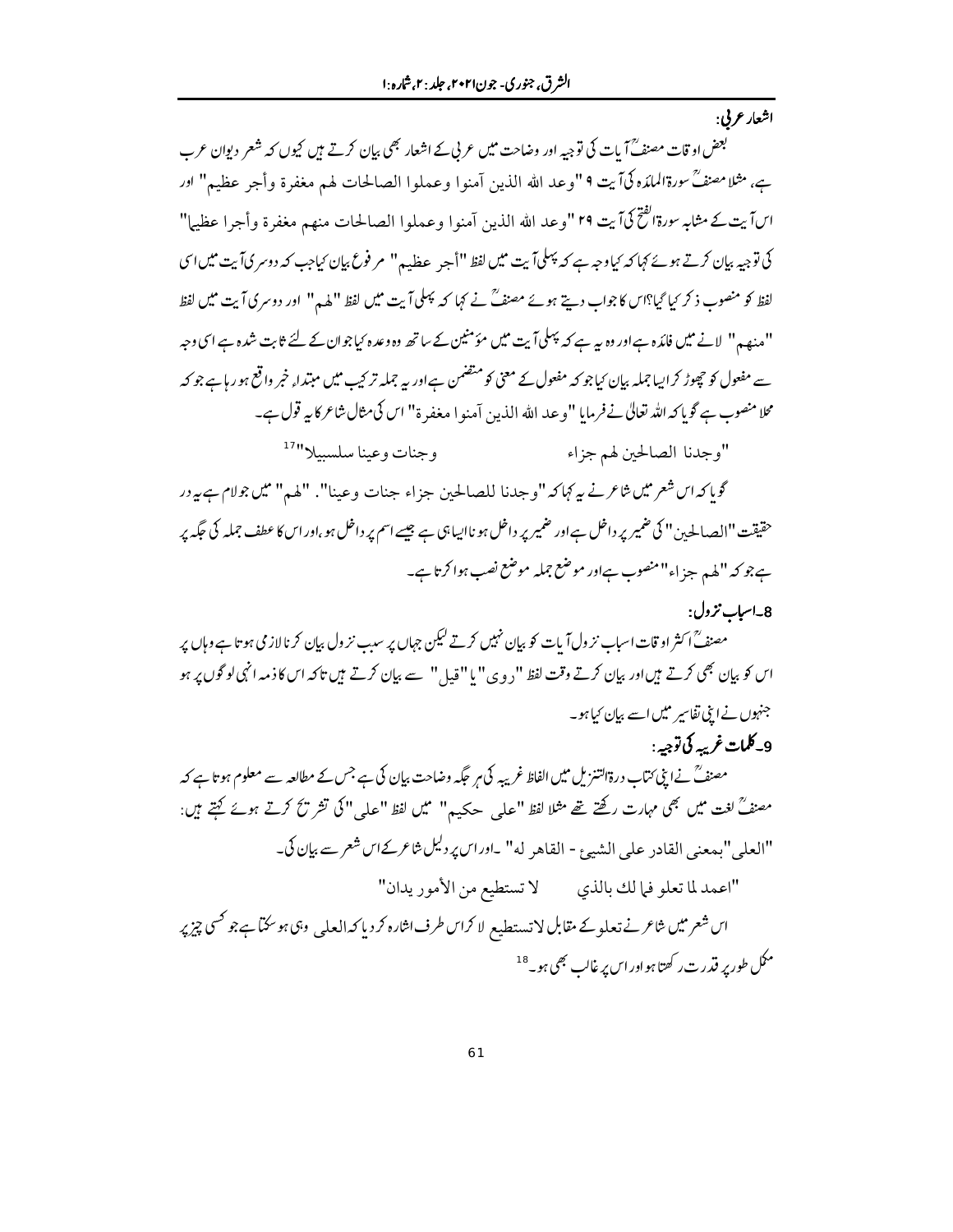# .<br>10\_قول راز<sup>ح</sup> کی وضاحت :

مصنفؒ نے اکثر مقامات پر اس بات کا بھی التزام کیا ہے کہ مخلّف اقوال میں سے جو صحیح اور راجح قول ہے اس کی تعیین کی ہے لیکن اس بات کا بھی خیال رکھا ہے کہ صرف قول ہی ان کا مطمع نظر رہےاور قائل کا نام نہیں لیا تاکہ <sup>کھی</sup>ں کی دل آ زاری نہ ہواور جہاں پراپیا کیاہےاس کو"لیس بشہٴ" یا" باطل " کہہ کرتردید کی ہے جس سے بیر معلوم ہو تا ہے کہ مصنف صرف نقل کرنے والے ہی نہیں بلکہ مجتہد بھی تھے .

# 2\_البربان في تنثابه القرآن،للكر ماني التوفي 505ﻫ

#### حالات مصنفٌ:

آپ کا نام محمود والد کا نام حمزہ ہے،آپ کی کنیت ابو القاسم ہے آپ کا لقب بر ہان الدین الکرمانی ہے،آپ کی تاریخ پیدائش کے بارے میں کوئی یقینی بات نہیں کی جاسکتی،آپ تاج القراء کے نام سے بھی معروف ہیں ،آپ قرآن کی قرات کے عالم تھے،آپ کی پیدائش کی طرح آپ کی تاریخ وفات میں بھی اختلاف ہے،راج قول یہی ہے کہ آپؒ ۴۰۵ھ میں فوت ہوئے۔آپؒ انتہائی منکسر المزاج اور ہمیشہ علم میں مشغول رہتے تھے اور اس کی دلیل یہ ہے کہ علماء اور مصنفین طبقات آپ کی حالات ذند گی سے واقف نہیں،علامہ سیوطیؒ نے آپ کو نحوی اور لغوی کی صفات کے ساتھ بیان کیا ہےاور آپ کا تعارف صرف چند سطر وں میں بیان کیا ہے اور وہ بھی انہوں نے علامہ یا قوت الحموی سے نقل کیا ہے۔آپ ساری زند گی اپنے وطن ہی میں رہے علم کے حصول کے لیے بھیآ پے نے کو ئی سفر نہیں <sub>کیا۔</sub> <sup>19</sup>

آ پؒ کی تصانیف میں شرح اللمع لا بن جنؒ،الا یجاز مختصر الا پیناح لفار سُؒ، عجائب الغرائب، لباب النفسير في عجائب الباديل، البريان في توجيه متثابه القرآن" شامل بين- آب کي وفات ۵۰۵ ه*ه ميل ہو* ئي-<sup>20</sup>

#### <sup>م</sup>تاب کا<sup>سلو</sup>ب اور خصوصات :

علامہ کر مالیؒ نے اس کتاب میں قرآن کر یم کے ایسے ۵۸۸ مقامات پر بحث کی ہے جس میں لفظی تکرار موجود ہے اور اس تکرار کی وجوہات مصلحتیں اور اسباب بیان کیے ہیں سورۃ الفاتحہ سے لے کر سورۃ الناس تک لفظی تکرار اور تشابہ لفظی کی توجیہات بیان کرنےکے ساتھ ساتھ بعض مقامات پر تفسیر کی نکات بھی بیان کیے ہیں۔ علامہ کرمائیؒا بیٗ اس کتاب کے مقد مہ میں اپنی کتاب کی خصوصیات اور اسلوب تحریر سے متعلق لکھتے ہیں : "فان هذا الكتاب أذكر فيه............" میں اس *کت*اب میں ایسی متنابہات آیات کریمہ کو بیان کروں گاجو قرآن مجید میں بار بار آئی ہیں اور ان آیات کے الفاظ ایک جیسے ہیں مگران میں مندر حہ فرق ہیں :

1۔ کسی آیت میں کوئی لفظ زیادہ ہےاور کسی میں کم۔ 2۔ کسی مقام پر کوئی لفظ باحرف مقدم ہےاور کسی جگہ مؤخر۔ 3۔ کسی مقام پرایک حرف کی جگہ دوسراحرف لا پا گیا ہے۔ یا ان صور توں کے علاوہ کوئی ایپی صورت واقع ہو جاتی کہ دو یا کثیر آیات میں تکرار اور اختلاف پیدا ہو جاتا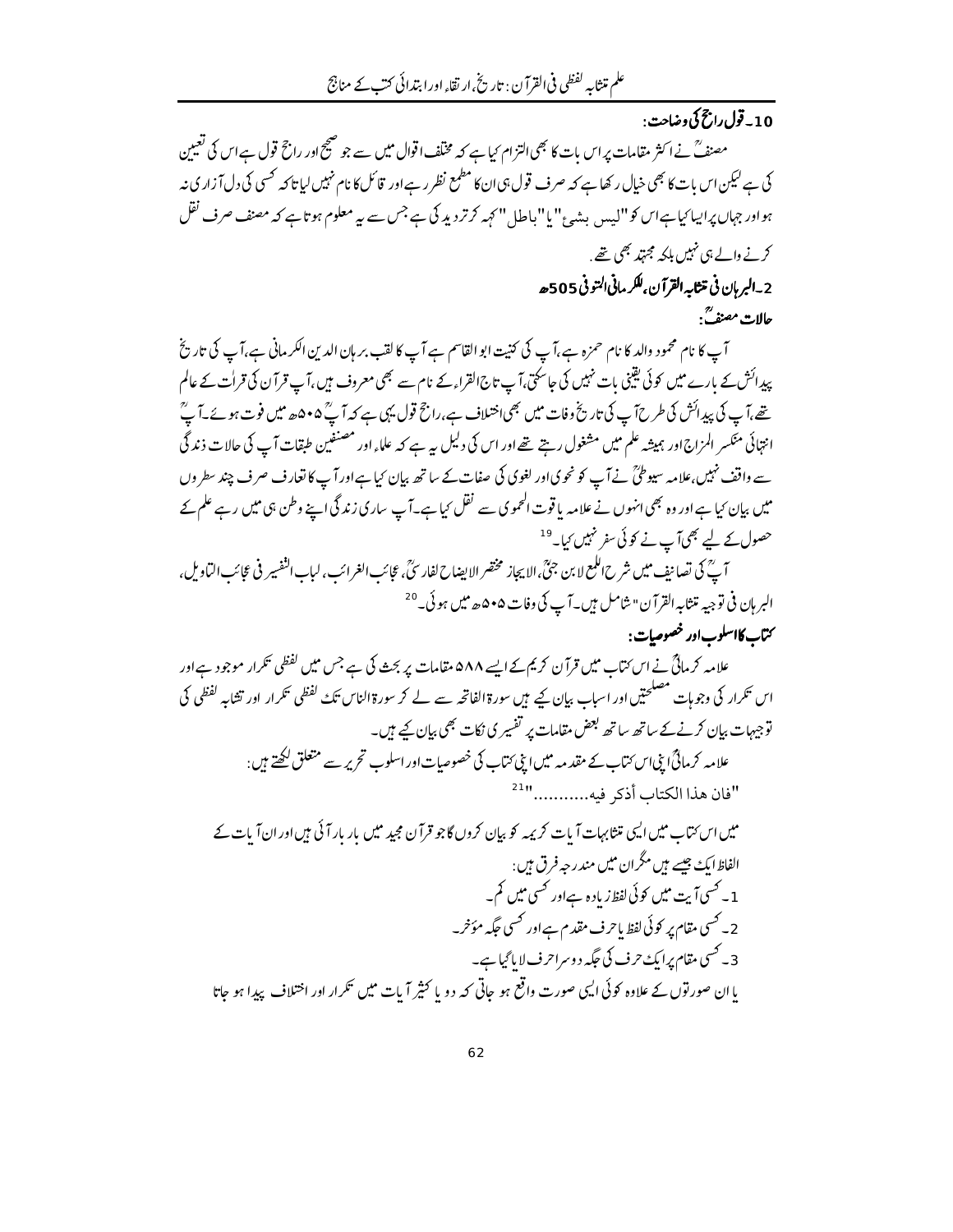الشرق، جنوري- جون۲۰۲۱، جلد : ۲.شاره :۱

ہے،میں ان کے تکرار کا سبب،ان آیات میں تکرار کا فائدہ، کسی حرف ولفظ کی کمی یا زیادتی کی وجہ،تفذیم وتاخیر ، تبدیلی حرف کی وجہ ، یا حسی آیت میں ایک حرف بالفظ کی خصوصیت دوسر کیاآیت میں اس لفظ باحرف کے نہ ہونے کی حکمت بیان کروں گااور اسی طرح پیہ بھی بیان کروں گا کہ یہ لفظ یاحرف جواس سورۃ میں آیا ہے کیا یہی لفظ یاحرف اس جیسی د وسری سورۃ میں آنے کی صلاحیت رکھتا ہے یا نہیں تاکہ یہ سورۃا پی جیسی دوسری سور توں سے حدااور ممتاز ہو جائےاور یہ سب کچھ میں اس سورۃ کی تفسیر اور تاویل میں مشغول ہونے کی بغیر ہی کروں گا۔" مصنفؒ نے بہ پاتیں بیان کرنے سے اپنا مقصد تالیف،اسلوب ُنتاب،خصوصیات ُنتاب کو مختصر انداز میں بیان کر لیا ہے تاہم مزید پاتیںحسب ذیل ہیں :

#### 1 - انداز بيان

مصنفؒ متثابہ مقام آیت تحریر کرنےکے بعد اس آیت میں موجود تکرار کی وجہ وحکمت بیان کرتے ہیں کیکن وہ یا قاعدہ طور پر سوال اور جواب کا طریقہ اختیار نہیں کرتے ،مثلا سورۃالفاتحہ کے جار مقامات کو مصنف ؒ نے متثابہ لفظی کے طور پر پیش کیا ہےاور اس کے بعد ان مقامات میں موجود تشابہ اور نکرار کی وجوہات،اسباب اور حکمتوں کو بھی بیان کیا ہے،مصنفؒ فرماتے ہیں، "أول المتشابهات، قوله الرحْمن الرحيم، مالك يوم الدين....." 22

" متثابہ لفظیہ میں سے پہلا متثابہ "ال<sub>ز</sub> حیٰن ال<sub>ز</sub> حیہہ" ہے اور یہ بات ان حضرات کے قول کے مطابق ہے جو "بسهرالله الد حين الرحيه" كوسورةالفاتحه كاجزواور حصه قرار ديخ بين-"

اس تکرار میں دو قول نقل کیے ہیں، علی بن عیسیٰ <sup>23</sup>نے کہا کہ یہ تکرار تا کید کی غر<sup>ص</sup> سے لا پا گیا ہےاور پھر خود ہی اس كى دليل شاعر كايه قول پيش كيا :

يوم ولو أين أينا" "هلا سآلت جموع كندة مذ کورہ شعر میں لفظ ''أیہ' '' تکرار کے ساتھ آ یا ہے۔دوسرا قول اس تکرار میں قاسم بن حبیب <sup>24</sup>کا نقل <sub>کیا ہ</sub>ے کہ اس آیت کامطلب ہیہ ہے کہ اللہ کاشکرادا کرناواجب ہےاس لیے کہ اللہ تعالیٰ رحمٰن ورحیم ہیں۔

اس کا بعد مصنفؒ نے اپنا قول پیش کیااور کہا کہ رحمت در حقیقت مخاج وضرورت مند پر انعام ہو تا ہے لہٰذا پہلی آیت میں انعام کرنے والے کا تو ذ کر ہے لیکن جن پر انعام کیا گیا ہے ان کا تذ کرہ نہیں اسی لیے دوبارہ منعم اور منعم علیہم کا ذ کر کیا گیااور "د ب العالمين المر ح<sup>ل</sup>ي " كہا كہ ان سب پر اللہ كى طرف سے دنيا **مي**ں انعام <sup>ب</sup>يا گيا ہے اور ان كو روزى دى جاتى ہے جب كہ "الرحيه, "سےاس بات كى طرف اشارہ كيا كہ ہہ رحمت مومنين كے ساتھ "يوم الدين" كے ساتھ خاص ہے۔

## 2-آيات كريمه كي تفيير كااہتمام:

مصنفؒ نے بعض مقامات پر آیات قرآ نیہ کی تفسیر بھی بیان کی ہے حالانکہ انکاموضوع تفسیر نہیں ہلکہ آیات متثابہات کی توجیہ بیان کرنا ہے۔مثال کے طور پر "فاتو! بسورۃ من مثله" میں ضمیر کامر جع متعین کرنے میں بہت ساری باتیں بیان کی ہیں مثلااس ضمیر کام جع لفظ "ما" ہے جس سے م اد قرآن کریم ہے،ایک قول یہ ہے کہ اس ضمیر کام جع نبی اتفاق کی ذات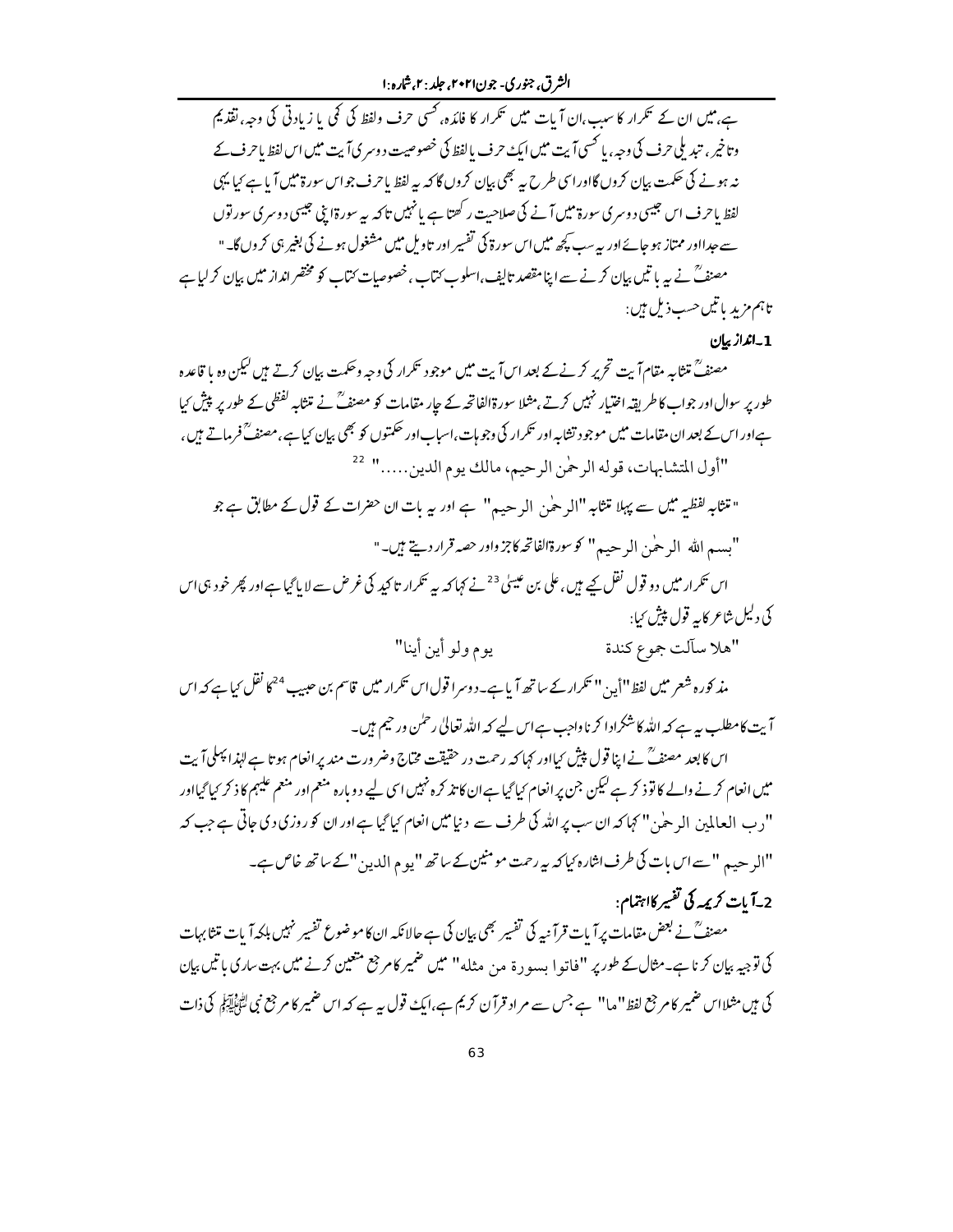علم متثابہ لفظی فی القرآن : تاریخی ارتقاء اور ابتدائی کتب کے مناجج

اقد س ہے اس سورۃ میں تر جمہ بیہ ہو گا کہ تحسی انسان کی طرف سے اس جیسی کوئی سورۃ لے آ ؤ،ایک قول ہے ہے کہ اس کا مرجع لفظ "انداد "ہے مگر پہ قول ضعیف ہے کیونکہ انداد جمع ہےاور جمع کی طرف مفرد کی ضمیر کالوٹانا صحیح نہیں،ایک قول بیہ بیان کیا کہ "مثلہ میں مثل سے مراد تورات ہےجب کہ ضمیر کام جع قرآن کریم ہےاس سورۃ میں مطلب یہ ہو گا کہ تورات کی کوئی ایپی سورۃ جو قرآن کریم کے مثل ہو ، تاکہ وہ ان دونوں کتابوں کا متفق ہو نا جان لیں اور پہ خطاب یہود کو ہے۔" اس مثال میں مصنفؒ نےآ بت کر پمہ کی پوری تفسیر ہی بیان کر دی ہے۔

# 3\_مشكل الفاظ كي تشريح .

مصنف ؒ نے اس کتاب میں بعض الفاظ کی لغوی تشریح بھی پیش کی ہے مثال کے طور پر ''قولہ فانفجر ت ۔۔۔۔۔۔۔والانبجاس ظھور الماء"<sup>25</sup> "انفجار"کے معنی بیا*ن کرتے ہوئے مصنفؓ نے کہا کہ اس کے* معنی پانی *کا بہت* کثرت سے بہنااور گرنامراد ہے جب کہ "انہ جامیں "کے معنی پانی کاظاہر ہو نا۔

#### 4\_سوال وجواب :

بسااو قات مصنفؒ ابنی بحث پر پیدا ہونے والے سوال خود ہی بیان کرتے ہیں اور پھر ان کا جواب بھی نقل کرتے *بن م*ثلا

"فان قيل سورة البقرة ليست............ ذكرت "قلت..................ا كان يجتمع عنده" "اگر پہ اعتراض کیا جائے کہ سورۃ البقرۃ نز ول کے اعتبار سے قرآن پاک کی پہلی سور توں میں سے نہیں البذاجو کچھ آپ نے بیان کیا وہ درست نہیں؟اس سواکً کاجواب دیتے ہوئے مصنف ؓ نے پہ کہا کہ قرآن پاکً کی پہلی سورۃ سورة الفاتحہ ہے، پھر سورة البقرة اور پھر آل عمران،اور اسی ترتیب پر سورة الناس تک ہے اور یہی ترتیب لوح محفوظ میں اللہ تعالیٰ کے ہاں ہےاسی ترتیب پر جبر ٹیل علیہ السلام ہر سال حضور پاک اٹھائیاتیو کو قرآن کریم پیش  $-575$ 

### 5 - مخلف اقوال كإبران :

مصنفؒ متثابہ آ بات کی توجیہ بیان کرتے ہوئے مخلف آ ئمہ کے اقوال بھی بیان کرتے ہیں اور ان اقوال کوان کے قائلین کی طرف بڑی امانت سے منسوب کرتے ہیں انہیں مبہم یااپنی طرف منسوب نہیں کرتے اس کی مثال سورۃالفاتحہ میں الرحمٰن الرحیم کی توجیہ کرتے ہوئے مصنفؒ نے علی بن عیسلی اور قاسم بن حبیبؒ کےاقولِ ان کے ناموں سے بیان کیے ہیں۔ 6۔ متقدمین علاء سےاستفادہ :

مصنفؒ اپنے سے پہلے والے مصنفین علماء کی ممّابوں سے بھی استفادہ کرتے ہیں اور یا قاعدہ ان کا نام لے کر ان کی عبارت نقل کرتے ہیں اور اس میں کسی فتم کے لیت ولعل سے کام نہیں لیتے،مثال کے طور پر سورۃالبقرۃ کیآ بت "قَوْله {أم حسبتم أن تدْخلُوا الجْنَّة وَلما يأتكم مثل الَّذين خلوا من قبلكُمْ} وَقَالَ فِي آل عمرَان {أم حسبتم أن تدْخلُوا الجْنَّة وَلما يعلم الله الَّذين جاهدوا مِنْكُم وَيعلم الصابرين} وَقَالَ فِي التَّوْبَة {أم حسبتم أَن تتركوا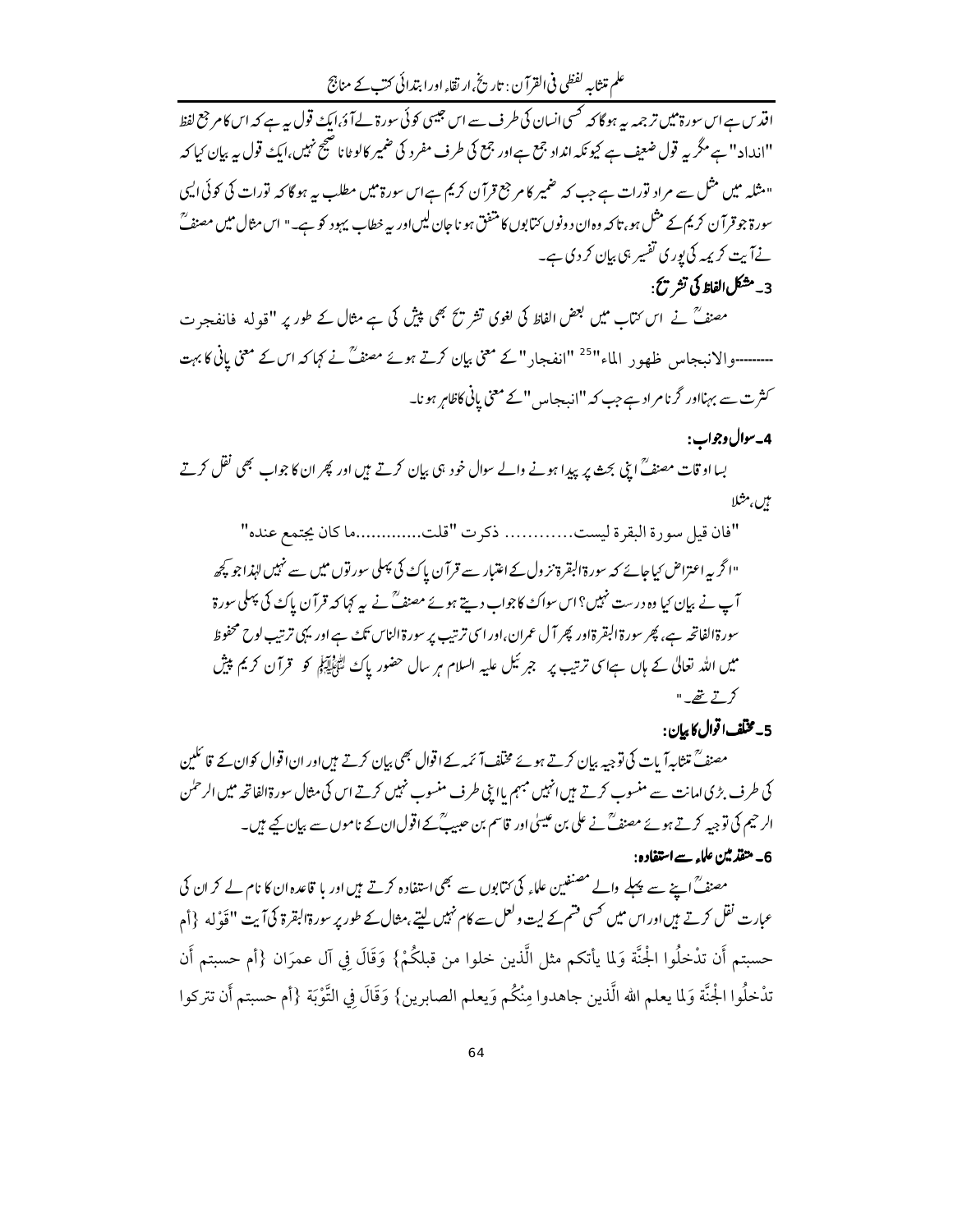الشرق، جنوري- جون۲۰۲۱، جلد : ۲.شاره :۱

وَلِما يعلم الله الَّذين جاهدوا مِنْكُم } ان آيات كي وضاحت ميں كتبے ميں كہ"الخطيب اطنب في هذه الآيات ومحصول كلام ان الاول للنبيﷺ والمؤمنين،والثاني للمؤمنين،والثالث للمخطبين جميعا"<sup>26</sup> مطلب یہ ہے کہ علامہ خطیب الاسکاٹیؒ نےانآ بات کی توجیہ بیان کرنے میں بہت تفصیل بیان کی ہے جس کاخلاصہ یہ ہے کہ پہلی آیت میں خطاب نبی لٹاؤلیکو اور مؤمنین کو ہے،دوسر کی آیت میں صرف مؤمنین کو ہے جب کہ تیسر کی آیت کے مخاطب تمام انسان ہیں۔

### 7۔ جدیث دآثار سےاستشاد :

مصنفؒ نے آیات متثابہات کی وضاحت میں احادیث وآثار کو دلیل کے طور پر بیان <sup>ک</sup>یا ہے مثال کے طور پر ''قَوْ له {فسنيسره لليسرى} وَبعده {فسنيسره للعسرى} كي توجيه ميں لفظ"سنيسره" كو صريث سے بيان كياكہ عديث میںآیاہے "اعْمَلُوا فَکل میسر لما خلق لَهُ"<sup>27</sup>

اسی طرح آثار صحابہ کو بھی بطور دلیل کے بیان کیا ہے مثلا ''قَوْله تَعَالَی {فَإِن مَعَ الْعسر يسرا} {إِن مَعَ الْعسرِ يسر ا} " كي وضاحت ميس حضرت عمر فاروق كاثر بيان كياكه "لن يغلب عسرِ يسرِين"

#### 8\_عربي|شعار كااستعال:

مصنفؒ نے آیات متثابہات کی توجیہ میں عربی اشعار کو بھی بطور استشاد کے پیش کیا ہے مثلا قَوْله تَعَالَى {إِنَّا أَنزَلْنَاهُ فِي لَيْلَة الْقدرِ } {وَمَا أَدْرَاك مَا لَيْلَة الْقدرِ } ثمَّ قَالَ {لَيْلَة الْقدرِ } ان آيات كي توجيه من مصنفٌ نے شَعر بِإِنَّ لِهِ أَرِي الْمُوتِ يسْبِقِ الْمُوْتِ حَتَّى ... نغص الْمُوْتِ ذَا الْغنى والفقيرا

# 3\_ملاك التاويل القاطع بزوي الالحاد والتعطيل ،للغر ناطي ،التو في 708 حد حالات مصنفَّ:

آپ کا نام احمد بن ابر ہیم بن زبیر انثقفی الہٰر ناطی ہے۔آپ کا لقب ابو جعفر ہے آپ کی پیدائش اندلس میں ۲۲ھ پا ۱۲۸ھ کو ہوئی،آپ بلندیا پہ مفسر،محدث اور مؤرخ ہیںآپ کا خاندان د نیاوی اعتبار سے خوشحال تھا،آپ کے اساتذہ میں سے مشہور ابو عبد للہ محمد بن عیسیٰ الر عینی (٦۵٢ھ) ضاء الدین احمد بن محمدالقر طبّی (٢٦٠ھ) عبد العظیم بن عبد الله البلوي (٢٦٦هه)اور ابو العلی حسین بن عبد العزیز بن انی الاحوص (199ﻫ) وغیرہ حضرات ہیں،آپ کے مشہور تلامذہ محمہ بن ابراہیم بن علی بن ياق (٢٥٢هه)احمد بن حسن بن الزيات الكلاعي (٢٨ سمه) سلمون بن على الكناني (٢٨ سمه) زياده مشہور بن ، <sup>28</sup>

آ بؒ کی اہم تصانف میں صلة الصلة، (بعض حضرات نے اس کا نام تاریخ علمائے اندلس بیان کیا ہے) ، البر ہان في ترتيب سور القرآن، الاعلام بمن ختم به القطر الاندلسي في الاعلام، مجم اساء شيوحه وتراجمهم، تعليقة على كتاب سيبوبه شامل بين- آبٌ غر ناطہ میں ۸۱ سال کی عظیم زند گی گزار نے کے بعد س ۰۸ سے پیش فوت ہوئے۔<sup>29</sup>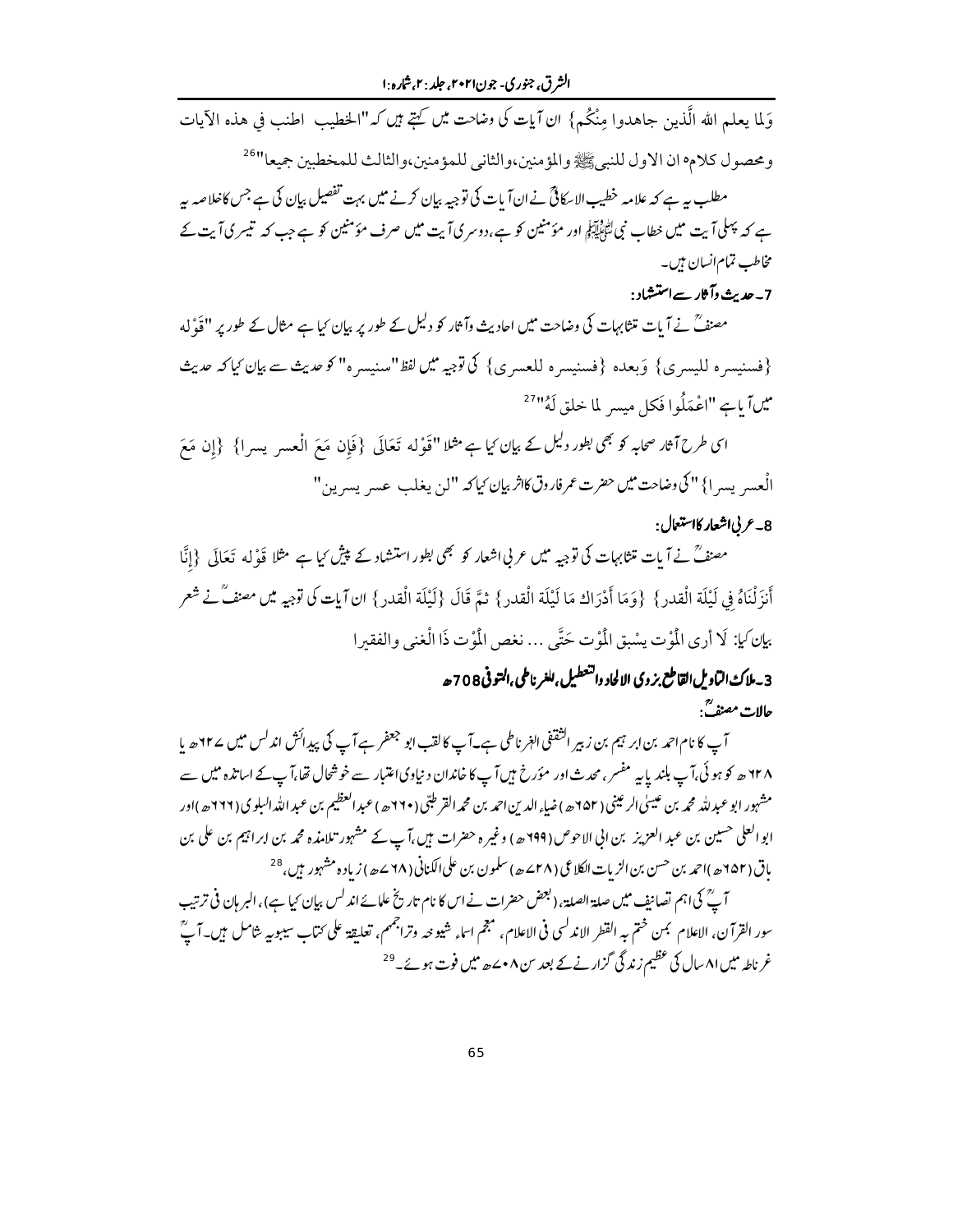سے کی خصوصیات اور اسلوب : 1۔مصنفؒ نے تقریباً ۷۷۷ بات متثابہات کو بیان کیاہے۔ 2\_مصنفٌ نے مخلّف قرات کو بھی بیان کیاہے۔مثلا مصنفٌ فرماتے ہیں "الخامس: قوله تعالی فی البقرۃ: "يغفر لكم خطاياكم " وفي الأعراف في قراءة الجماعه غير أبي عمرو وابن عامر : خطيئاتكم " <sup>30</sup> 3۔مصنفؒ نے ابنی کتاب سورۃالفاتحہ سے شر وع کی ہے اور یہ کہا ہے کہ علامہ خطیب اسکافیؒ نے سورۃ الفاتحہ اور سورۃ البقرۃ کی پہلی جھ آیات متثابہات سے بحث نہیں کی اور غرناطیؒ نے ان جیسی آیات کو خطیبؒ کی مغفلات سے تعبیر کیا ہے اور لفظ"غ" سے ظاہرِ کیا ہے۔مصنفؒفر ماتے ہیں : "سورة ام القرآن ،غ-وهي بجملتها من مغفلات صاحب كتاب الدرة، وكذا ما بعد الى الآية السادسة من سورة البقرة"<sup>31</sup>

4۔مصنفؒ نے بھی سوال جواب کا طریقہ اپنایا ہے لیکن مصنفؒ نے ایک انو کھی ترتیب اختیار کی ہے کہ جو جو سوالات پیدا ہوتے ہیں پہلے انہیں بیان کیا ہےاور پھر ان سوالوں کے ترتیب سے جوابات پیش کیے ہیں بسااو قات ایک ہی مقام پر مصنف نے پانچُ سوالات ایک ساتھ بیان کیے ہیں اور پھر ان کے جوابات ترتیب سے پیش کیے ہیں۔مثلاً سورۃالبقرۃ کی آیت ۲۳ "و إن كنتہم فی دیب مما أنزلنا علی عبدنا فاتوا بسود ۃ من مثله" کی توجیہ بیان کرتے ہوئے مصنفؒ نے پہلے جارسوالات پیش کیے ہیںاور پھران کے جوابات دیے ہیں۔<sup>32</sup>

5۔مصنفؒ نےآ بات کی صرفی ونحوی تشر یح بھی پیش کی ہےاور اس مقصد کے لیے مخلف آ ئمہ صرف ولغت کے اقوال مِجْمِي بيانِكِي مِيْنِ مِثْلافرِماتِ مِيْن: "الأول ورد أمرِهما بالأكل في البقرة بواؤ النسق المقتضية عدم الترتيب ما لم يفهم من غيرها، وفي الأعراف؛ بالفاء المقتضية الترتيب والتعقيب والأمر واحد والقصة واحدة"<sup>33</sup>

6۔مصنفؒ نے استشاد کے طور پر آیات ،اجادیث آثار اور عربی اشعار کو بھی بیان کیا ہےاجادیث وآثار کی یا قاعدہ سند بِهِي بِإِن كي ـِ حديث واثر كي مثال "للسائل أن يسأل عن الفرق الموجب لقوله في الأولى: "فلا تقربوها " وفي الثانية: "فلا تعتدوها" كي وضاحت ميں مصنف نے حضرت عائشہ رضي الله عنہا كا قول بيان كيا ہے "وأيكم يملك أربه..."<sup>34</sup>"

7 ۔آ یات متثابہات کی توجیہ میں مصنف ؒ نے مختلف نفاسیر مثلا قرطبّی،رازی ،زمحشر یااور اس جیسی دوسر کی نفاسیر سے <sup>بِصِ</sup>اقوال <sup>نق</sup>ل كِے ميں۔مثلا "وأما الثانية، فهي في المتخلفين عن غزوة تبوك، قال الطبري: في من تاب منهم کہا تقدم"<sup>35</sup>

8۔مصنفؒ نے اپنی کتاب کے مقدمہ میں اس بات کی صراحت کی ہے کہ میر کی بیہ کتاب در حقیقت علامہ خطیب اسکافیؒ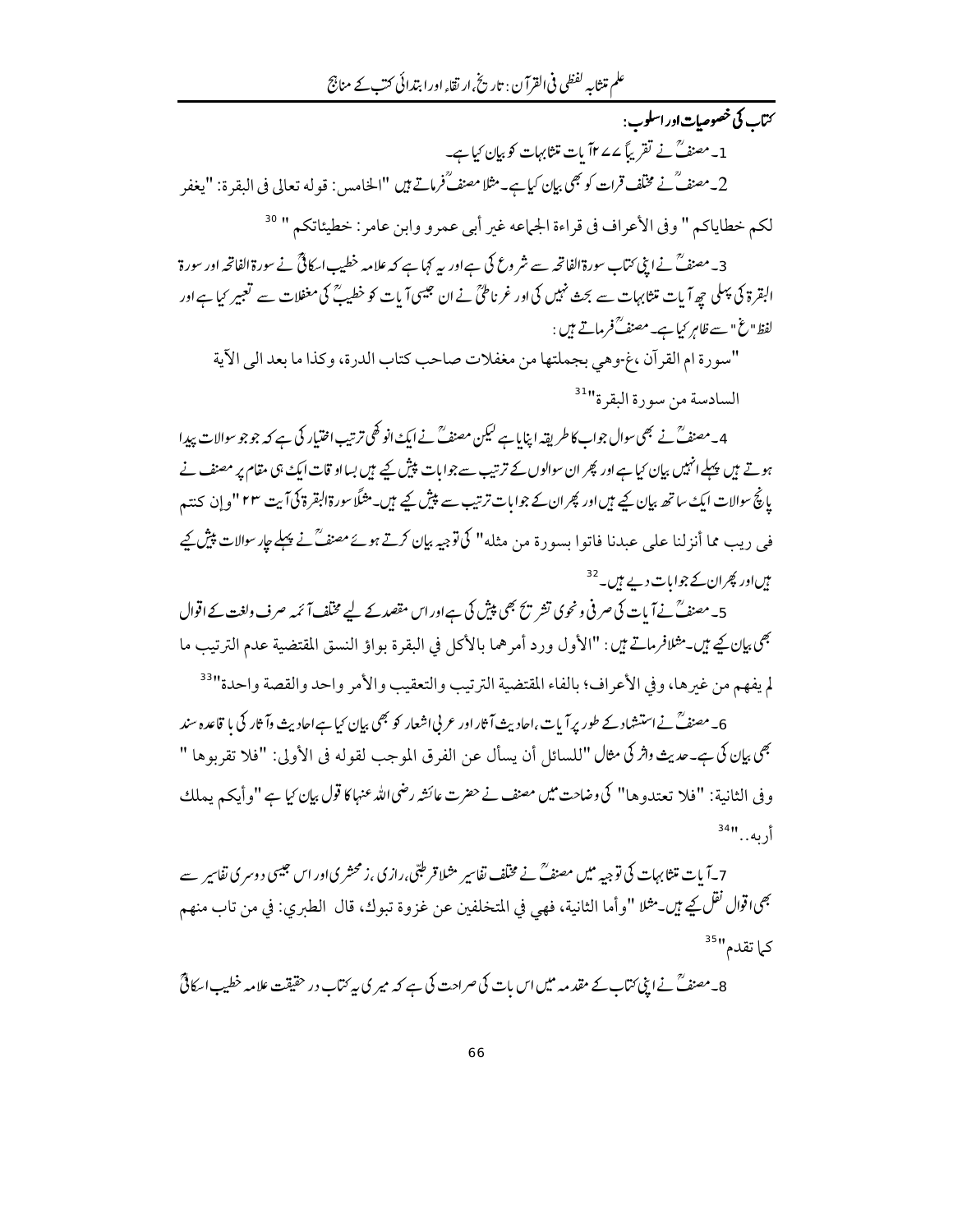الشرق، جنوري- جون۲۰۲۱، جلد : ۲.شاره :۱

کی تصنیف"درۃ التنزیل وغرۃ التاویل" پراستدراک ہے یعنی جو باتیںا کافیؒ سے بیان کرنی رہ گئی تھی وہ بیان کی گئی ہیں یہی وجہ ہے کہ مصنفؓ کی کتاب اور خطیب اسکافیؓ کی کتاب میں آیات متثابہات کی تعداد تقریبابرابر ہے۔ 9۔علم کلام اور علم ہلاغت سے متعلق مباحث کا بھی ایک بڑاذ خیر ہاس کیاب میں موجود ہے۔مثلااجمال واپجاز کے متعلق

فرماتٌ مين "ان هذه السورة مبنية على الإجمال والايجاز فيها تضمنته من قصص الرسل وغير ذلك ولم يقصد فيها بسط قصة كما ورد في غيرها مما بني على الاستيفاء وكلا المرتكبين مقصود معتمد عند العرب"<sup>36</sup>

4\_ كشف المعاني في المتشابه من الشاني،لا بن جماعة،التو في 733 حد

حالات مصنف:

آپ کا نام محمه بن ابراہیم بن سعد اللہ ابن جماعة ہے،آپ کی کنیت بدر الدین ابن جماعة ہے،آپ کالقب قاضی القضاةاور شخ الاسلام ہے۔آپؒ ۲۳۹ھ کو حماۃ میں پیدا ہوئےآپ کے والد بھی اسی علاقے میں پیدا ہوئےآپ کا تعلق عربی قبیلہ کنانہ سے ہے،جوکےاونچے نسب کے ساتھ ساتھ علم وفضل میں بھی معروف ومشہور تھا۔

آپ نے علوم وفنون میں مہارت حاصل کی اور پھر د مشق کے حامعہ قمر پہ میں تدریس شر وع کی۔ ۲۲۸ھ میں آپ کو د مثق کا قاضی بنایا گیااور ۲۹۰ھ میں پورے مصرکے قاضی بھی رہے۔ ۱۹۳ھ میں آپ کو ملک شام کا قاضی بنایا گیااور اسی عرصه میں آپ نے با قاعدہ خطابت بھی شر وع کی۔

آپ نے اس وقت کے تمام بڑے بڑے مداریں میں تدریس کی خدمات بھی سرانجام دیں جواس بات کی دلیل ہے کے آپ کے تلامذہ کی بھی ایک بڑی تعداد ہو گی ان میں زیادہ مشہور پہ ہیں،الامام المحدث علی بن نور الدین الہاشمی( ۲۵سے) ،امام شمس الدين محمه بن حيد رة (٣١) ٥ ه ) ،امام تتمس الدين،ابو عبد الله ، محمه بن عثمان الذ <sup>م</sup>بي (٣٨ ٥ هـ ه ) <sup>37</sup> آ گ گ تصانف :

آ پؒ کی ساری زند گی جہاں قاضی کے طور پر گزری اور تدریس میں صرف ہوئی و ہیں آپ نے بہت ساری ئتابیں بھی تصنیف کی جوکے فقہ، حدیث،اصول حدیث، تاریخ اور تفسیر سے متعلق ہیں جن کی تعداد تقریبا پچاس تکء ہے،ان میں سے چند ىما بين به بين : "انس المذاكرة فيما يستحن في المذاكرة، التبيان في مىجيمات القرآن، تجنيد الاجناد وحجلت الجحاد ، تراجم البخاري، حجة السلوكء في مهاد اة الملوكة " <sup>38</sup>

## كشف المعاني كامنهج اور خصوصات :

کشف المعانی میں علامہ ابن جماعٰتؓ نے جو طریقہ کارا پنایا ہےاس کی وضاحت حسب ذیل ہے۔ 1۔ بیر کتاب بھی سوال وجواب کی شکل میں ہے مصنفؒ پہلے آ پات متثا بہات کے بارے سوال کرتے ہیں اور پھر جواب يبْشِ كرتے بيںاور مصنفٌ"المسآلة"كهِمركرسوال كرتے بيں، مثلا "مسألة: قوله تعالى: (هُدًى لِلْمُتَّقِينَ- الآية؟ وفي لقيان: هُدًى وَرَحْمَةً لِلْمُحْسِنِينَ؟ .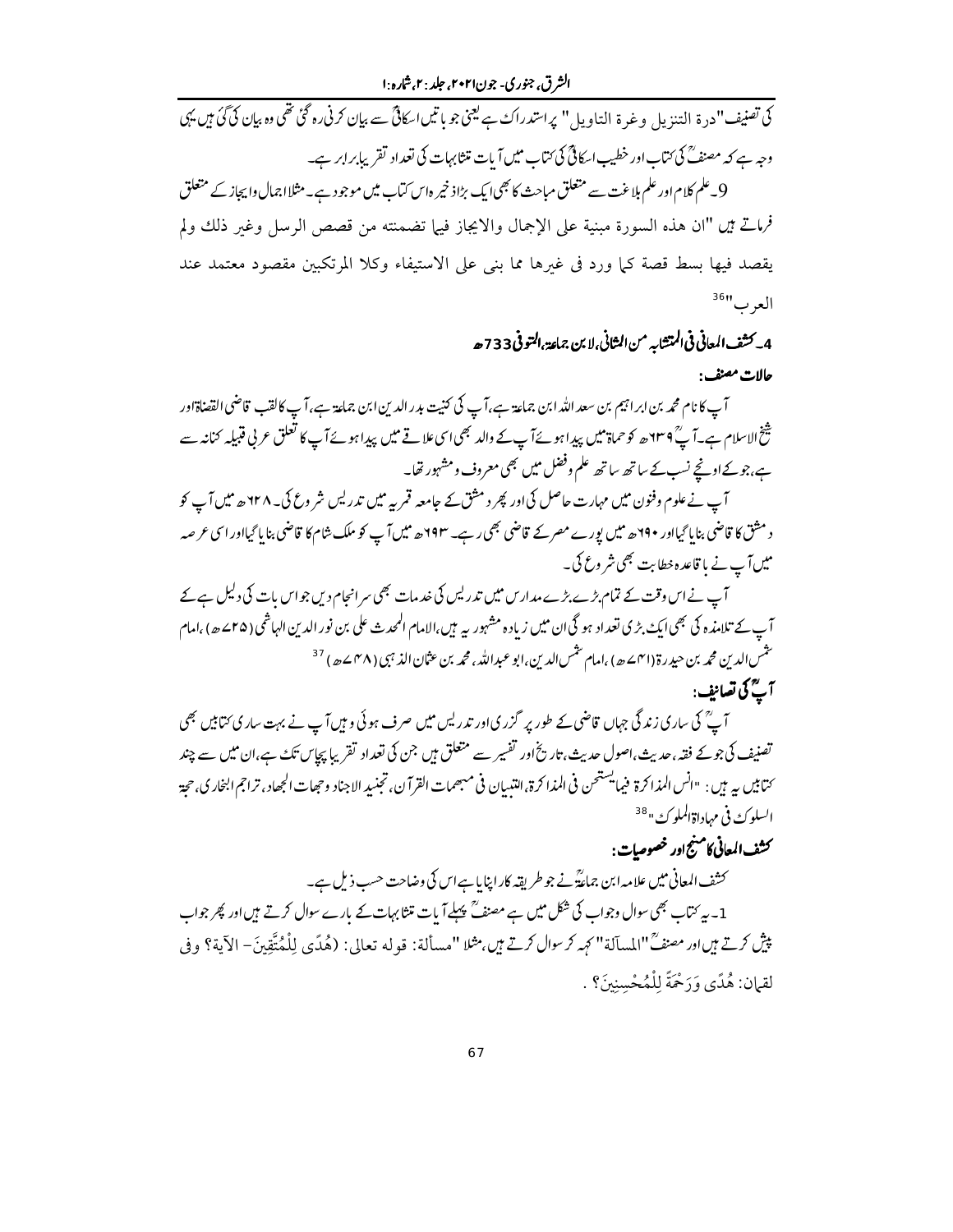علم متثابہ لفظی فی القرآن : تاریخ ،ار تقاء اور ابتدائی کتب کے مناجج

جہو امہ : چونکہ سورۃالبقرۃ کیاس آیت میں ایمان کی تفصیل بیان کی گئی تھی|س لیے|یمان کے مناسب "متقین" کو بیان کیاجب کہ سورۃ لقمان میں''<sub>د</sub> حہۃ'' کے مناسب''محسد بن'' کو بیان کیا۔<sup>39</sup>

2۔مصنفؒ نے قرآن کریم کی تمام سور توں میں موجود متثابہات لفظیہ کو بیان کیا ہے سوائے چند سور توں کے ،مصنفؒ نے کل متثابہات کی تعداد مہم بیان کی ہے۔

3۔مصنفؒ نے اس کتاب میں قرآن کریم سے متعلق مخلف باریک معانی کو بھی مد نظر رکھا ہے مثلا،مصنفؒ سورۃ الفاتحہ کے شر وع ہی میں ہے سوال اٹھا پا کہ جب بسم اللہ سے مقصود اللہ تعالیٰ سے مد د طلب کرنا تھا تو لفظ بااور لفظ اللہ کے مابین لفظ اسم کیوں لایا؟

جواب میں مصنف ؒ نے فرمایا کہ ایپا کرنے سے مقصود اللہ تعالیٰ کی ذات کی عظمت ور فعت کو مد نظر رکھنا تھاا ٖی لئے لفظاسم کوررمیان میں لایا، جیپاکہ "سَبِّح اسْمَ رَبِّكَ الْأَعْلَى" اور "و تبارك اسم ربك" میں ہے۔

4۔ قاضی ابن جماءکؓ نے آ بات متثابہات کی توجیہ میں دلیل کے طور پر آ بات ،آ حادیث اور عربی اشعار کو بھی بیان کیا ہے۔

5۔امام ابن جماعۃؓ نے آ بات متثابہات کی توجیہ نہایت ہی عام فہم انداز میں پیش کی ہے جس سے قاری باآ سانی مطمئن ہو جاتا ہے۔ مثلا سورۃ المائدۃ کی آیت ۳۸ ہے"السارق والسارقة فاقطعوا" اور سورۃ النور کی آیت ۲ ہے "الزانية و الز انی فاجلدو هما" پہلی آیت میں مر د کو مقدم کرنے جب کہ دوسر کیآیت میں عورت کو مقدم کرنے کی توجیہ یہ بیان کی کہ مر دیجوری کرنےاور ڈاکہ ڈالنے میں عور توں کی نسبت زیادہ بہادر کی کا مظاہرہ کرتے ہیں اس لیے سر قبہ میں مر د کو مقدم کیااور زناکے باب میں عورت کو مقدم اس لیے کیا کہ عورت کی شہوت اور زیب وزینت اور مر دیکواپنے آپ پر قدرت دینا عورت کی طرف سے ہو سکتاہےاس لیے پہ فرق ملحوظ رکھا۔ <sup>40</sup>

6۔مصنفؒ نے مخلف فقیص قرآنی میں جو الفاظ کی کمی زیاد تی ہےاس کو بھی بہت ہی بہتر طریقے سے پیش کیا ہےا سی طرح انبیاء کرام علیہم السلام کے واقعات میں جہاں الفاظ زیادہ یا کم ہیں ان کی بھی وضاحت کی ہے۔مثلا حضرت آ دم علیه السلام کا واقعہ یا اسی طرح اورانیساء کرام کے واقعات جیسے موٹیٰ علیہ السلام ،نوح علیہ السلام اور ہود اور صالح علیہ السلام اور ان کی قوموں کے واقعات قرآن کریم کے بہت سارے مقامات پر کہیں الفاظ کی زیاد تی اور کہیں کی کے ساتھ آ ئے ہیں اس کی <sup>ر</sup>ما وجہ ہے؟مصنفؒ نے اس کاجواب بیر دیا کہ فقیص قرآ نیہ سے مقصود معانی اور تفیحتیں ہیں جو کہ ہر صورت میں حاصل ہو رہی ہیں لہٰذا پہ کہنا کہ اس میں کی یا زیادتی ہے درست نہیں اور نہ ہی الفاظ کا فرق ان پر اثر انداز ہو سکتا ہے مثلا آ دم علیہ السلام کے واقعہ ميں"أبي أن يكون من الساجدين" اور"لم يكن من الساجدين" ميں *قل كوئى فرق نہيں كيونكہ دونوں ايك بى معنى پ* دلالت کرتے ہیں اور اسی طرح"ما لك أن لا تسجد" اور "ما منعك أن تسجد" ميں بھی كوئي فرق نہيں كيونكہ پہلی آیت میں لفظ" لا" زائد صلہ ہے۔دوسرے فقیص قرآنی کو بھی اسی جواب پر قیاس کیاجاسکتا ہے۔

7۔مصنفؒ نے آ بات متثابہات کی توجیہ میں تاریخی روایات کو بھی بہت اہمیت دی ہے۔مثلافر عون کے غرق کاواقعہ جو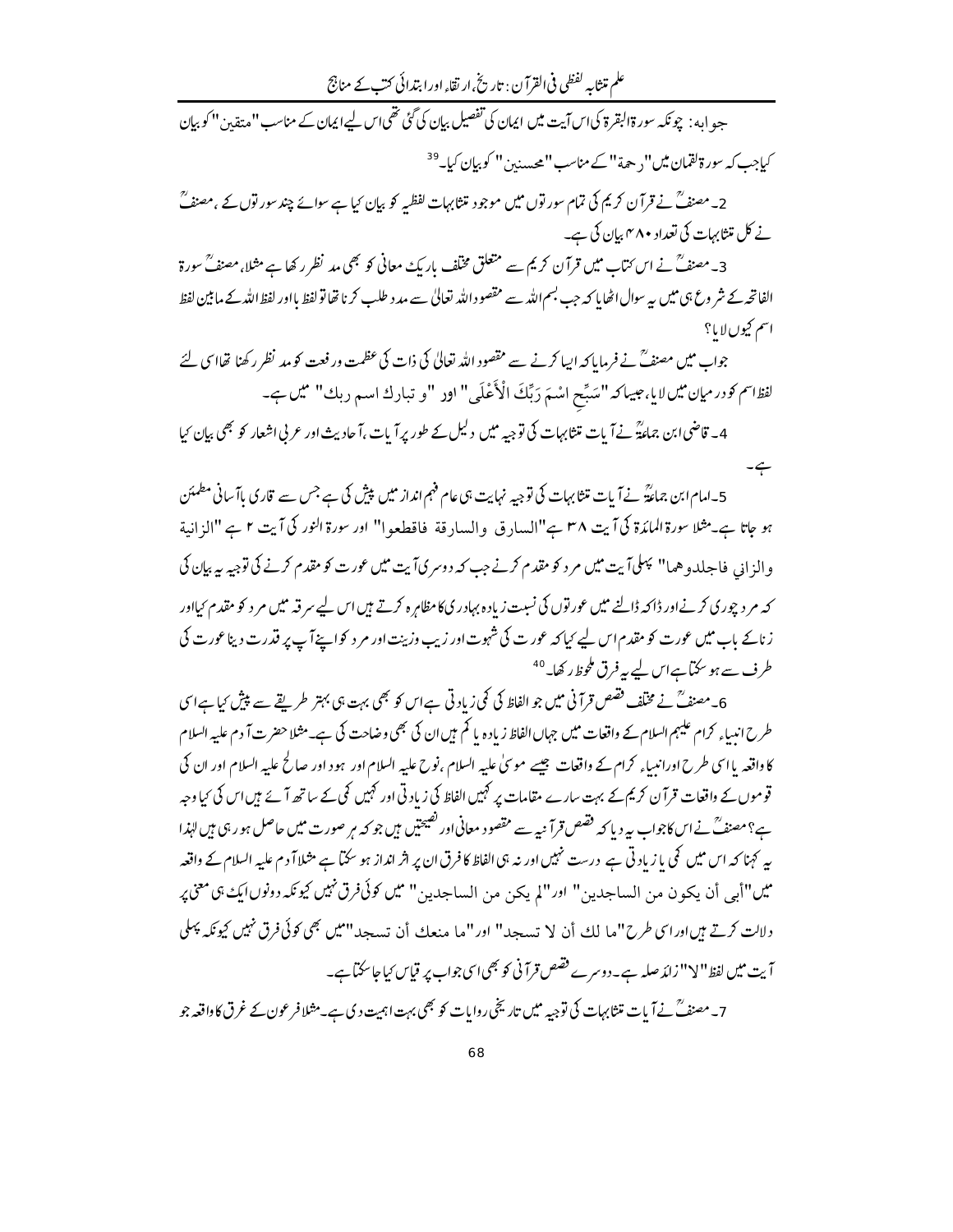سورة ا<sup>لش</sup>عراءِ ميں ہے " فاخرجناهم من جنات وعيون، وزروع ومقام كريم، كذلك وأورثناها بني اسرائيل" بَجَبہ سورةالدمْان مُمِّن بِ "كَمْ تَرَكُوا مِنْ جَنَّاتٍ وَعُيُونٍ (25) وَكنوز وَمَقَام كَرِيم (26) وَنَعْمَةٍ كَانُوا فِيهَا فَاكِهِينَ (27) كَذَلِكَ وَأَوْرَثْنَاهَا قَوْمًا آخَرِينَ(28) ان دونوںآ يت ميں يہ فرق نطاب ميں نوبصورتى پیدا کرنے کے لئے اپنایا گیا ہے "کنو زا" کالفظ جو پہلیآ بت میں ہے وہ دوسری آیت کے الفاظ سے زیادہ بلبغ ہے کیونکہ بیہ لفظ زیادہ دلالت کرتا ہے جو چیزیں فرعون کی ضائع ہو ئیں تو دوسریآ یت میں تفصیل بیان کی اور مر چیز کوالگ الگ طور پر بیان کیاجو کہ اس کے مناسب تھاجب کہ پہلی آیت میں ایک ہی لفظ تمام معانی پر دلالت کر رہا ہے۔ سورۃالشعراء میں "بنی امیر ائیل " کہا جب کے سورۃالد خان میں "قو ما آخرین" کہااس کی وجہ ہیے ہے کہ جب فرعون اور اس کی قوم غرق ہو گئی تواس کے بعد بنی اسرائیل مصر کی طرف چلے گئے حبیبا کہ اکثر مفسرین کی رائے ہے حالا نکہ غرق فرعون کے بعد بنی اسرائیل کا فی عرصہ تک واد ک التبیہ میں سر گرداں پھرتے رہےاور موسی و حارون علیہاالسلام کی وفات کے بعد جا کر وہ بیت المقد س اور شام کی طرف گئے۔انہذا أو , ثناها کی ضمیر کام جع ذ کر کی گئی نعمتیں ہیں جوانہیں ملک شام میں د کی گئی۔

8۔مصنفؒ نے وہ باتیں بھی بیان کی ہیں جو دوسرے مفسرین سے رہ گئی تھیں۔مثلا "بسہ اللہ الرحمن الرحيح " کی تفسیر میں مصنف نے جو وضاحت کی ہے دوسرے مفسرین نے وہ بات بیان نہیں کی"ال<sub>ر</sub> حہ<sub>ن</sub> ال<sub>ر</sub> ح<sub>ص</sub>م" دوایسے اسم ہیں جن کاایک ہی معنی ہے تو کسی ایک لفظ کا ذکر کافی تھا تو مصنفؒ نے اس کی وجہ یہ بیان کی کہ ''الہ حین '' فعلان کے وزن پر مبالغہ کا صیغہ ہے جو کہ کثرت ،بڑائی اور کسی چیز کے مکمل عجرے ہونے کو بتاتا ہے لیکن اس سے بہ لازم نہیں آ تا کہ وہ دوام پر بھی دلالت کرے،بخلاف "ال<sub>ر</sub> ہے ہیں"کے جوکے فعیل کے وزن پر ہےاس میں کثرت ، تعظیم کے ساتھ ساتھ دوام بھی یا با جاتا ہےاس لحاظ سے دونوںاسموں میں پیرفرق موجود ہے۔ یہ بات دوسرے مفسرین نے بیان نہیں کی۔

9۔مصنفؒ نےآ بات متنابہات کی توجیہ میں مخلّف آ ئمہ کے اقوال بھی بیان کیے ہیں۔اور ان کے جوابات کو مختصر انداز میں ان کے نام کی تصریح کے بغیر بیان <sub>کیا ہ</sub>ے ،مثلا سورۃالعنکبوت کی**آ پت ٦٢ ہے "پیسط الر** ذ ق بلن پشاء و بقدد له" جوابہ سے مصنفؒ فرماتے ہیں کہ رزق کے بارے میں تین قول ہیں۔

1 ۔اللہ تعالیٰ کھسی کارزق کھبی توکشادہ اور کھبی تنگ کر دیتے ہیں جو کہ سورۃالعنکبوت کی اس آیت سے معلوم ہو تاہے۔ 2 ـ الله تعالىٰ كسى قوم كارزق مطلّقا كشاده كر ديتے ہيں اور كسى قوم كارزق مطلّقا تنگ كر ديتے ہيں جو كہ سورةالقصص كى آيت 82 "اللَّهَ يَسْهُطُ الرِّ زْ قَ لَمْنْ يَشَاءُ مِنْ عِيَادِهِ وَيَقْدِرُ "سے معلوم ہوتاہے۔

۔<br>3۔رزق کی تنگی اور فراونی بغیر تعیین کے ہوتی ہےاور اس صورت میں بندوں کاذ کر بھی نہیں ہو تا۔ تھعدل رزقھا، اللہ پر زقھا وإيا كہ "ہے پھران كى حالت *كورز*ق كى تنگىاور خوشحالى كےاعتبار سے تفصيل سے بي<sub>ا</sub>ن كيا۔سورة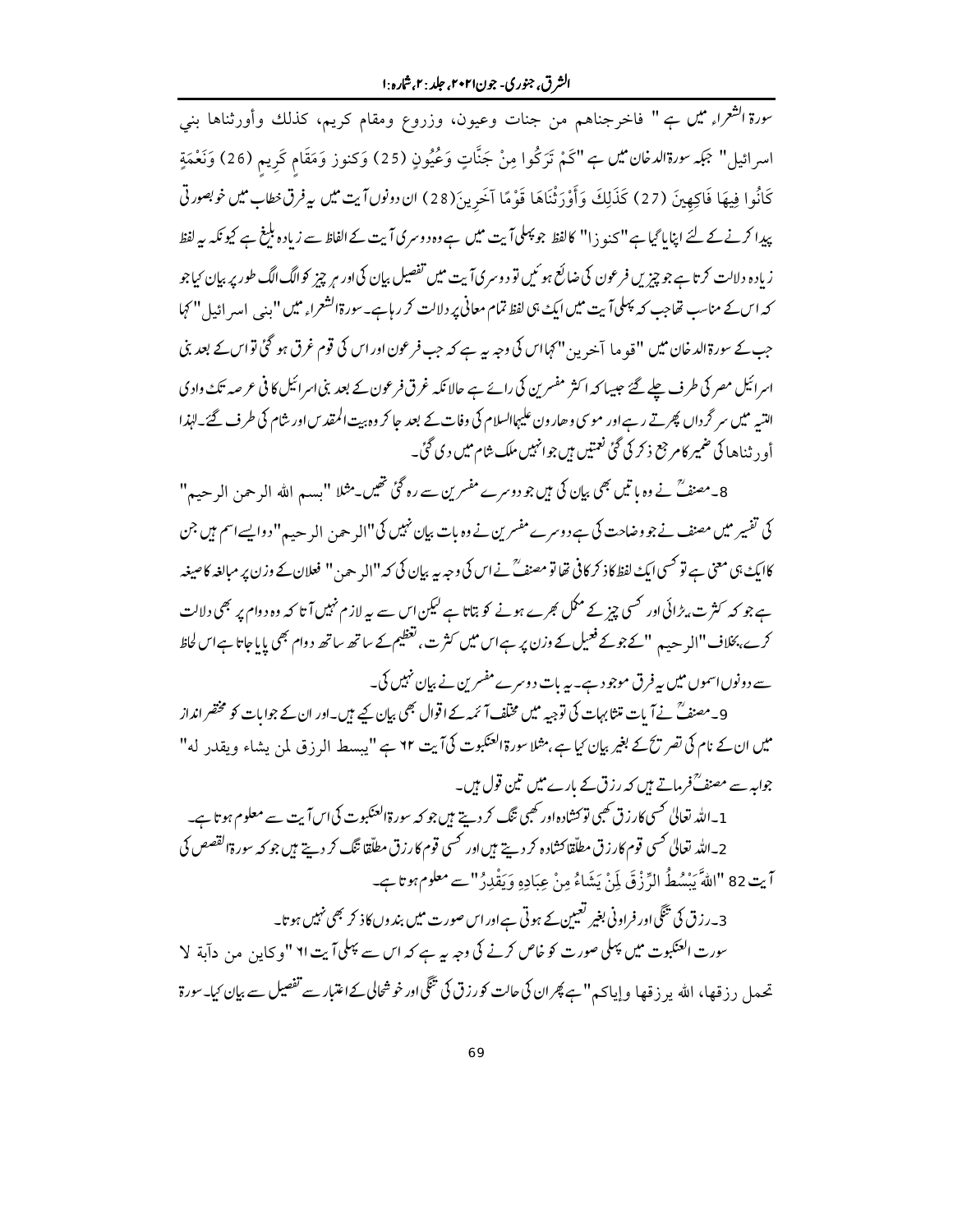علم متثابہ لفظی فی القرآن : تاریخ ارتقاء اور ابتدائی کتب کے مناجج

۔<br>القصص کی آیت کو دوسر کی صورت کے ساتھ خاص کرنے کی وجہ ہیہ ہے کہ اس سے پہلے قارون کا قصہ بیان کیااس لیے کے ایسے لو گوں پر رزق کی فراونی کا ہو نااللہ کی مثیت سے ہےاس میں ان لو گوں کی اپنا کوئی کمال نہیں،اور جن لو گوں پر رزق کی تنگی ہے وہ بھی اللہ ہی کی مشیت خاصہ ہے جیسے کے اندباءِ علیہم السلام پر رزق کی تنگی ہو نا۔اور جو باقی آیات رزق سے متعلق ہیں وہ مطلق ہیں وہاں کھسی فتیم کی تعیین نہیں جیسائے بعض حیوانات اور انسانوں کے رزق کامعاملہ ہے۔ بتارجُ الهجيڤ ·

اس علم کے بہت سارے نتائج ہیں جن میں سے چند ایک حسب ذیل ہیں۔

1 ۔ یہ علم قرآ ن کے معجز اور من جانب اللہ ہونے کی داضح دلیل ہے کیونکہ ایک ہی داقعہ ایک مقام پر ایک ترتیب سے اور دوسرے مقام پر دوسری ترتیب سے تھوڑے سے فرق مثلا نقذ یم وتاخیر یا تعریف و تنگیر یا ذ کر وحذف کے ساتھ لانا وغیر ہ سے معلوم ہو تا ہے کہ قرآن کریم کے یہ اسالیپ صرف اسی ُمْبَاب کا خاصہ ہو سکتے ہیں،ان اسالیپ میں الفاظ کاامتخاب،ترا کیپ اور انداز ۔<br>تکلم اللہ بی کی طرف سے ہیں جس کا مقابلہ کر ناانسانی طاقت کا<sup>یس نہ</sup>ییں۔

2۔اس علم کے ذریعے ان ملحد ین اور مر تابین کی بھی تر دید ہو تی ہے جو قرآن کریم میں تکرار،تشابہ مما ثلت وغیر ہ کے زائداور بے فائدہ ہونے کے اعتراضات کرتے ہیں۔

3۔ یہ علم حفاظ کرام کے لئے قرآن کریم کو حفظ کرنے میں بہت معاون ہے ،اس علم کے زریعے وہ بغیر اہتیاس اور اشتیاہ کے قرآن کریم کو پاآ سانی یاد کرلیں گے۔

4۔ یہ علم ایک مسلمان کے دل کو اللہ تعالیٰ کی عظمت اور قدرت باہرہ پر ایمان سے ٹھر دیتا ہے جب وہ تنثا پہ آیات کے بہترین اسلوب، حکمت اور فوائد پر مطلع ہو تا ہے۔

سفارشات:

- اس تمام تفصیلات سے اس بات کا بخو ٹی اندازہ ہو تا ہے کہ ان کتب پرار دوز بان میں کام کیاجائے اور متثابہ لفظي آپات کواس انداز میں پیش کیا جائے جس سے نہ صرف حفاظ قرآن کو سہولت اور آ سانی ہو بلکہ قرآن کریم میں تکرار ثابت کرنے والوں کیآ راہ کی تردید بھی ہو جائے۔
	- په علم قرآن فنہی میں بہت معاون ومد دگار ہو سکتا ہے لہٰذااس علم کی طرف خصوصی توجہ کرنے کی ضر ورت ہے۔ ● اس علم سے متعلق تمام کتب پر تحقیقی کام کی ضر ورت ہے۔ جن کا باہم ثقابل اور اسلوب بیان کیاجائے۔

 $\circled{c}$   $\circled{0}$ 

This work is licensed under a Creative Commons Attribution 4.0 International License.

حوالہ جات (References)

<sup>1</sup> الجوم کی،اساعیل بن حماد ،انصحاح، دار انعلم للملایین لبنان، طبع اول، ۱۹۵۶<sub>ء، ۱</sub>۰ : ۲۲۳۶ Al Jawharī, Ismā'īl bin Ḥammād, Al Șihāh, (Lebanon: Dār al 'Ilm lil Malāyīn, 1st Edition, 1956), 6: 2236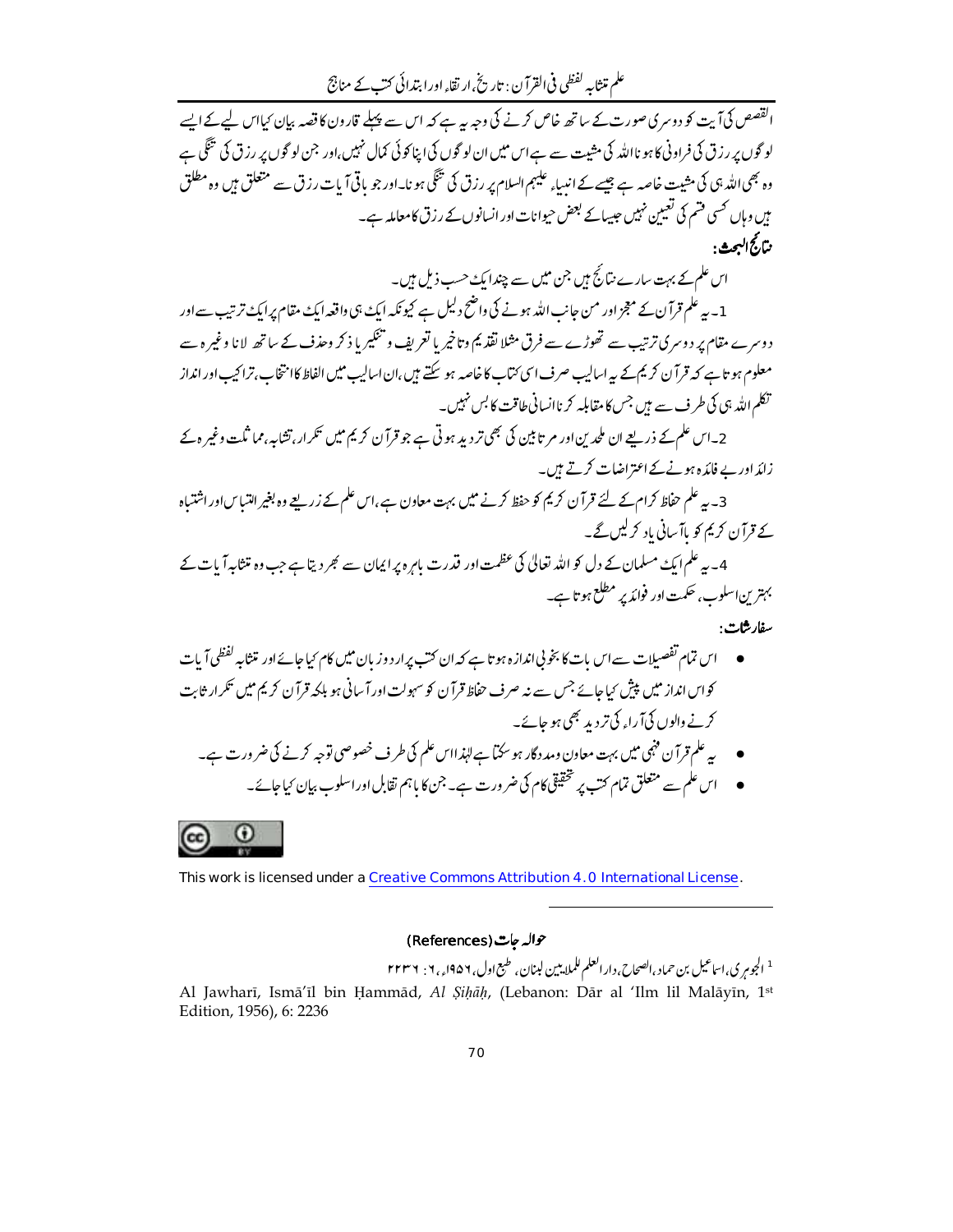<sup>2</sup> احمد بن فارس، مقاينيس اللغة، اتحاد الكيّاب العرب، ٢٠٠٢<sub>ء،</sub> ٢٠ يهم ٣ Ahmad bin Fāris, Maqāyīs al Lughah, (Ittihād al Kitāb al 'Arab, 2002), 3: 343 <sup>3</sup> الزمخشر کی، محمود بن عمر، اساس البلاغة، تحقیق: محمود محمه شاکر، مطبعة المدنی، قامرہ، ۱۹۹۱، ص: ۳۲۰ Al Zamakhsharī, Mehmūd bin 'Umar, Asās al Balāghah, (Cairo: Mațba'ah al Madanī, 1991), p: 320 <sup>4</sup> الافريقي ابن منظور محمه بن مكر م، لسان العرب، نشر إدب الحوزة، ايران، ۴۰×اه، ص: ۵۰۳، ۵۰۳ Ibn Manzuwr, Muhammad bin Mukarram, Lisān al 'Arab, (Iran: Nashr Adab al H awzah, 1405), p: 503, 504. Retrieved from www.yasoob.com <sup>5</sup> سورة البقرة, ۲۵ Sūrah al Baqarah, 25 <sup>6</sup> الزر كشي،البر <sub>ث</sub>ان في علوم القرآن، دار احيا<sub>ة</sub> الكتب العربية، طبع اول، ١٩٥۷، ٢: ٢٩ Al Zarkashī, Al Burhān fī 'Ulūm al Qur'ān, (Beirut: Dār Ihyā' al Kutub al 'Arabiyyah, 1st Edition, 1957), 2:69 <sup>7</sup> سورةالبقرة ، ۵۸ Sūrah al Baqarah, 58 <sup>8</sup> سورةالاعراف، ١٦١ Sūrah al A'rāf, 161 رة $\kappa$ ور)  $^{-11}$ Sūrah Hūd, 1 <sup>12</sup> ابن الجوزي. فنون الافنان في علوم القرآن، دار ا<sub>لبشائر،</sub> بير وت، طبع اول، ١٩٨۷<sub>ء،</sub> ص: ٩۵ Ibn al Jawzī, Funūn al Afnān fī 'Ulūm al Qur'ān, (Beirut: Dār al Bashā'ir, 1987), p: 95 <sup>13</sup> ابن النديمي الفهرست،المصدر : موقع شبكة مشكاة الإسلامية ، ص: ۵۵ Ibn al Nad ī m, Al Fehrist, p: 55. Retrieved from http://www.almeshkat.net Al Zarkashī, Al Burhān fī 'Ulūm al Qur'ān, 1:112 <sup>15</sup> ياقوت حموي، مجم الادياء، ٢: ٢٥٢٩ Yāqūt al Ḥamavī, Mu'jam al Udabā', 6: 2549. Retrieved from www.alwarraq.com <sup>16</sup>حاجي خليفه كشف انظنون، ص: ۱۵۵۵ Hājī Khalīfah, Kashf al Zunūn, p: 1555. Retrieved from www.almeshkat.net <sup>17</sup> مصطفحاً آيدن، محقق درةالتنزيل وغرةالباويل، معهد البحوث العلمية، مكه مكر مي، طبع اول، ٢٠٠١، ص: ۱۵، ٢٣١

Mustafa Āyadn, Muhaqqaq Durrah al Tanzīl wa Ghurrah al Ta'wīl, (Makka: Ma'had al Buḥuth al 'Ilmiyyah, 1<sup>st</sup> Edition, 2001), p: 15, 137

<sup>18</sup> سيبوبي<sub>،</sub> عمرو بن عثان، الكتاب،مكتبة الخانجي، قابره،طبع دوم، ١٩٨٨<sub>ء،</sub>ا: ٢۷۷ Sībwayh, 'Amar bin Usmān, Al Kitāb, (Cairo: Maktabah al Khānjī, 3rd Edition, 1988), 1:

Ibn Munādī, Mutashābeh al Qur'ān, (Dār al Kutub al Miṣriyyah, 3rd Edition), p:  $[$ الضاً $^{\,10}$ 

Ibid.

$$
\begin{array}{cccc}\n\bullet & & & & \\
\bullet & & & & & \\
\bullet & & & & & \\
\end{array}
$$

$$
\mathcal{L}^{\mathcal{L}}(\mathcal{L})
$$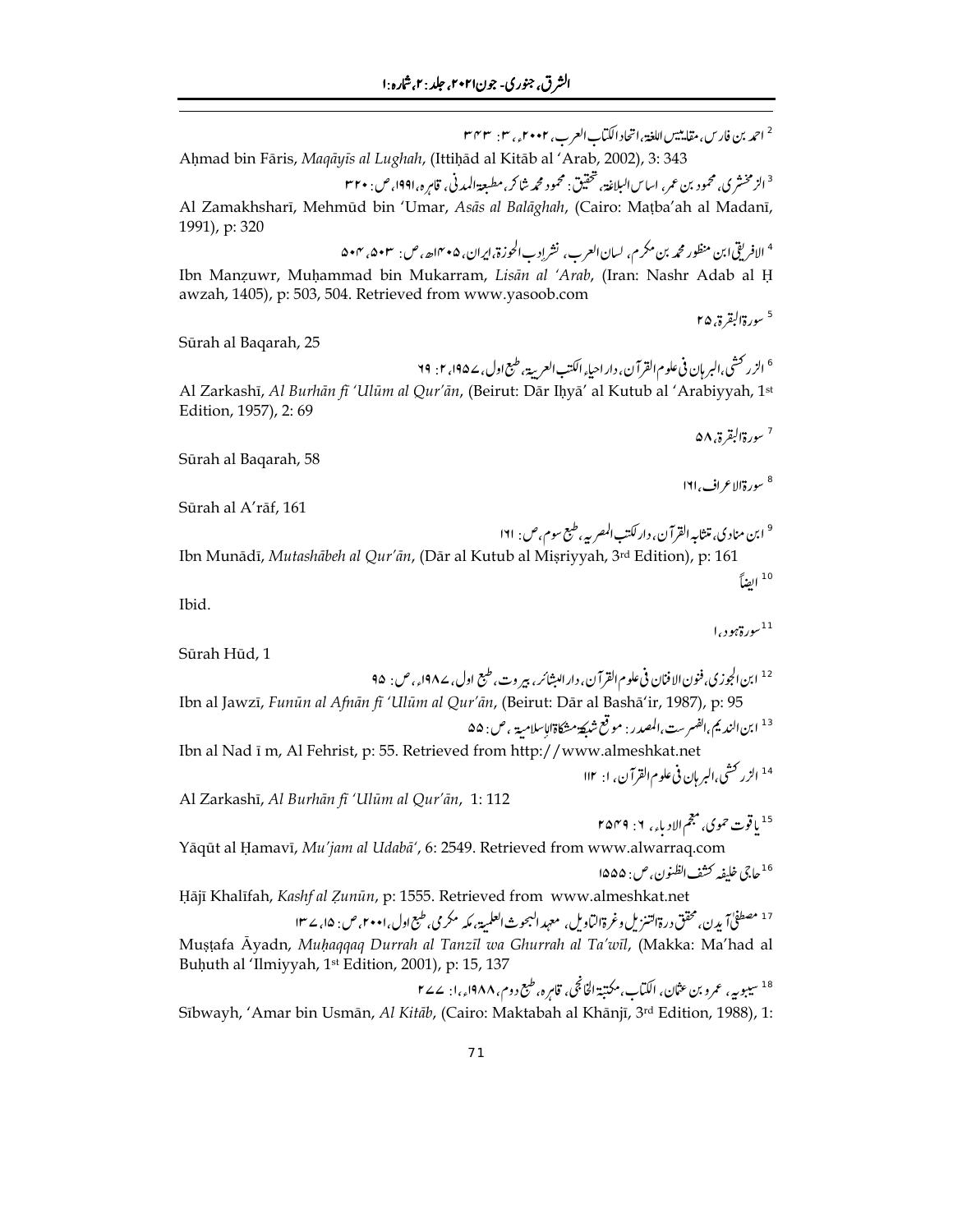277

<sup>19</sup> الجوم ي,الصحاح, ٢: ٢٢٣٨

Al Jawharī, Ismā'īl bin Ḥammād, Al Șiḥāḥ, 6: 2438

<sup>20</sup> الجزري، محمه بن محمه، غاية النهاية في طبقات القراء، مكتبة ابن تيمية، ١٣٥١هه، ٢. ٢٩١

Al Jazarī, Muḥammad bin Muḥammad, Ghāyah al Nihāyah fī Ţabaqāt al Qurā', (Maktabah Ibn Taymiyyah, 1351), 2: 291

<sup>21</sup> السيوطي، جلال الدين، بغية الوعاة في طبقات اللعوييين والنحاة، ٢: Attp://www.almeshkat.net Al Sayūțī, Baghiyah al Wa'āt fī Țabaqāt al Lughawiyyīn, 2: 277. Retrieved from www.almeshkat.net

<sup>22</sup> الكرماني، تاج القراء حمزه بن نصر،التوجيبه في متثابه القرآن، دارالاعتصام، قامر ي طبع د وم، ١٣٩٦ه، ص: ١١ Al Kirmānī, Ḥamzah bin Naṣr, Al Tawjīh fī Mutashābeh al Qur'ān, (Cairo: Dār al I'tașām, 2<sup>nd</sup> Edition, 1396), p: 11

Ibid., p: 13

Al Kirmānī, Al Tawjīh fī Mutashābeh al Qur'ān, p: 21

<sup>27</sup> ايضاً, ص: ٢٦

<sup>23</sup> الضاً ص: ١٣

Ibid.,  $p: 26$ 

<sup>28</sup> مند احمد بن حنبل عن ۲۸۰۴

Ahmad, Al Musnad, 4:68

Al Dhab ī, Muhammad bin Ahmad, Siyar A'lām al Nubalā', (Beirut: Mo'assasah al Risālah, 3rd Edition, 1985), 1:86

<sup>30</sup> العسقلاني،احمد بن حجر،الدرر الكامنة في اعيان المائة الثامنة ، مجلس دائرة المعارف العثمانية، حيدرآ باد، طبع دوم، ١٤٢١ء،ا: ٨٣ Ibn Hajar al 'Asqalānī, Al Durar al Kāminah fī A'yān al Mi'ah al Thāminah, (Hyderabad: Majlis Dā'irah al Ma'ārif al Usmāniyyah, 2nd Edition, 1972), 1:84

$$
I^{*} \setminus \{\sigma_{\mathcal{A}}, \sigma_{\mathcal{A}}\} \text{ such that } \sigma_{\mathcal{A}} \text{ such that } \sigma_{\mathcal{A}} \text{ such that } \sigma_{\mathcal{A}} \text{ such that } \sigma_{\mathcal{A}} \text{ such that } \sigma_{\mathcal{A}} \text{ such that } \sigma_{\mathcal{A}} \text{ such that } \sigma_{\mathcal{A}} \text{ such that } \sigma_{\mathcal{A}} \text{ such that } \sigma_{\mathcal{A}} \text{ such that } \sigma_{\mathcal{A}} \text{ such that } \sigma_{\mathcal{A}} \text{ such that } \sigma_{\mathcal{A}} \text{ such that } \sigma_{\mathcal{A}} \text{ such that } \sigma_{\mathcal{A}} \text{ such that } \sigma_{\mathcal{A}} \text{ such that } \sigma_{\mathcal{A}} \text{ such that } \sigma_{\mathcal{A}} \text{ such that } \sigma_{\mathcal{A}} \text{ such that } \sigma_{\mathcal{A}} \text{ such that } \sigma_{\mathcal{A}} \text{ such that } \sigma_{\mathcal{A}} \text{ such that } \sigma_{\mathcal{A}} \text{ such that } \sigma_{\mathcal{A}} \text{ such that } \sigma_{\mathcal{A}} \text{ such that } \sigma_{\mathcal{A}} \text{ such that } \sigma_{\mathcal{A}} \text{ such that } \sigma_{\mathcal{A}} \text{ such that } \sigma_{\mathcal{A}} \text{ such that } \sigma_{\mathcal{A}} \text{ such that } \sigma_{\mathcal{A}} \text{ such that } \sigma_{\mathcal{A}} \text{ such that } \sigma_{\mathcal{A}} \text{ such that } \sigma_{\mathcal{A}} \text{ such that } \sigma_{\mathcal{A}} \text{ such that } \sigma_{\mathcal{A}} \text{ such that } \sigma_{\mathcal{A}} \text{ such that } \sigma_{\mathcal{A}} \text{ such that } \sigma_{\mathcal{A}} \text{ such that } \sigma_{\mathcal{A}} \text{ such that } \sigma_{\mathcal{A}} \text{ such that } \sigma_{\mathcal{A}} \text{ such that } \sigma_{\mathcal{A}} \text{ such that } \sigma_{\mathcal{A}} \text{ such that } \sigma_{\mathcal{A}} \text{ such that } \sigma_{\mathcal{A}} \text{ such that } \sigma_{\mathcal{A}} \text{ such that } \sigma_{\mathcal{A}} \text{ such that } \sigma_{\mathcal{A}} \text{ such that } \sigma_{\math
$$

Al Gharnāțī, Ahmad bin Ibrāhīm, Malāk al Ta'wīl al Qāti', (Beirut: Dār al Kutub al 'Ilmiyyah), p: 36

Ibid., p: 11

ايضاً، ص: ۲۶  $\frac{1}{3}$ 

Ibid., p: 26

<sup>34</sup> ابضاً، ص: ۲۸